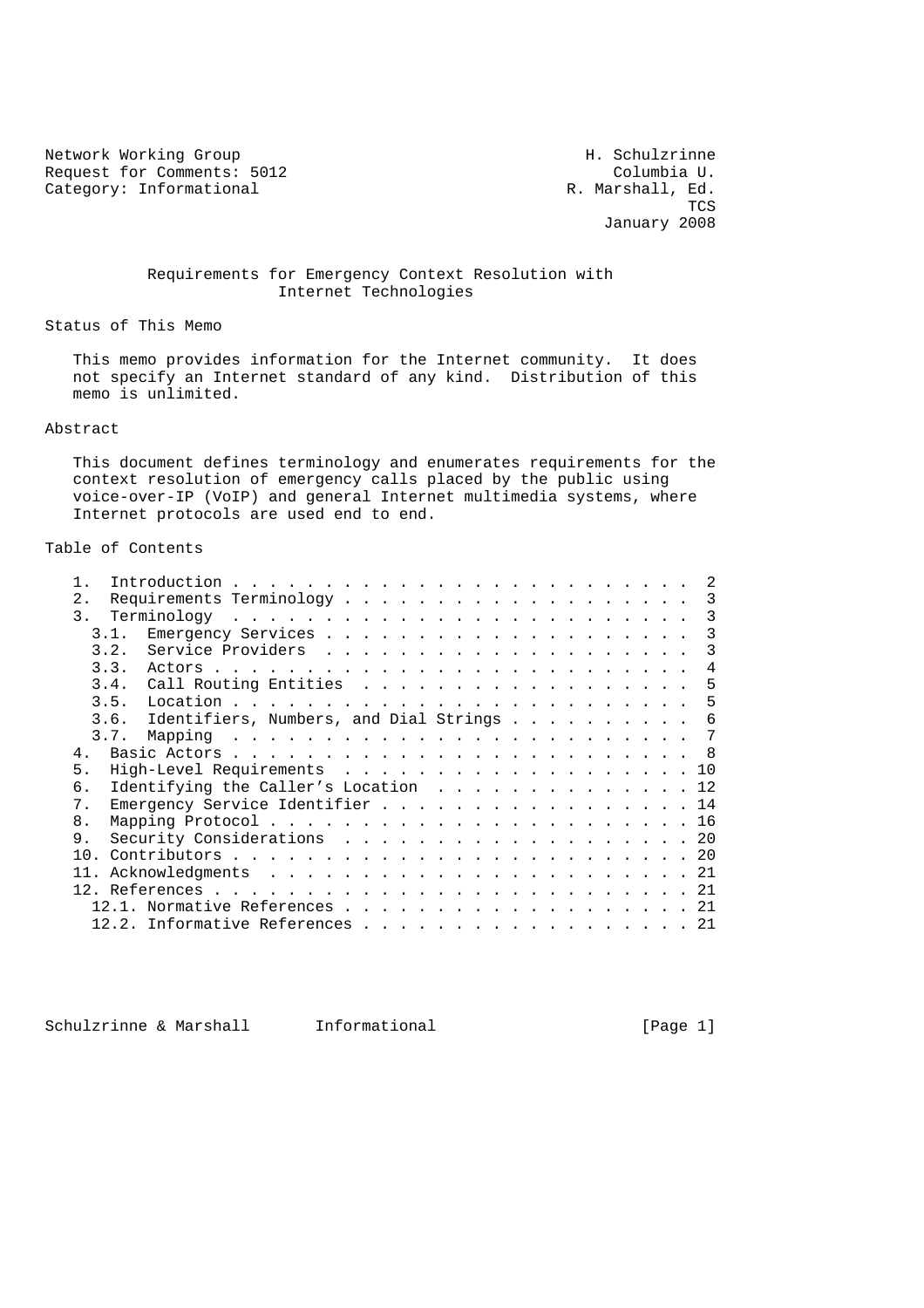## 1. Introduction

 Users of both voice-centric (telephone-like) and non-voice services, such as text communication for hearing-disabled users (see [RFC3351] and [toip]), expect to be able to initiate a request for help in case of an emergency.

 Unfortunately, the existing mechanisms to support emergency calls that have evolved within the public circuit-switched telephone network (PSTN) are not appropriate to handle evolving IP-based voice, text, and real-time multimedia communications. This document outlines the key requirements that IP-based end systems and network elements, such as Session Initiation Protocol (SIP) [RFC3261] proxies, need to satisfy in order to provide emergency call services, which at a minimum, offer the same functionality as existing PSTN services, with the additional overall goal of making emergency calling more robust, less costly to implement, and multimedia capable.

 This document only focuses on end-to-end IP-based calls, i.e., where the emergency call originates from an IP end system and terminates in an IP-capable public safety answering point (PSAP), conveyed entirely over an IP network.

 We first define terminology in Section 3. The document then outlines various functional issues that relate to placing an IP-based emergency call, including a description of baseline requirements (Section 5), identification of the emergency caller's location (Section 6), use of a service identifier to declare a call to be an emergency call (Section 7), and finally, the mapping function required to route the call to the appropriate PSAP (Section 8).

 The primary purpose of the mapping protocol is to produce a PSAP URI drawn from a preferred set of URI schemes such as SIP or SIPS URIs, based on both location information [RFC4119] and a service identifier in order to facilitate the IP end-to-end completion of an emergency call.

 Aside from obtaining a PSAP URI, the mapping protocol is useful for obtaining other information as well. There may be a case, for example, where an appropriate emergency number is not known, only the location. The mapping protocol can then return a geographically appropriate emergency number based on the input.

Schulzrinne & Marshall Informational [Page 2]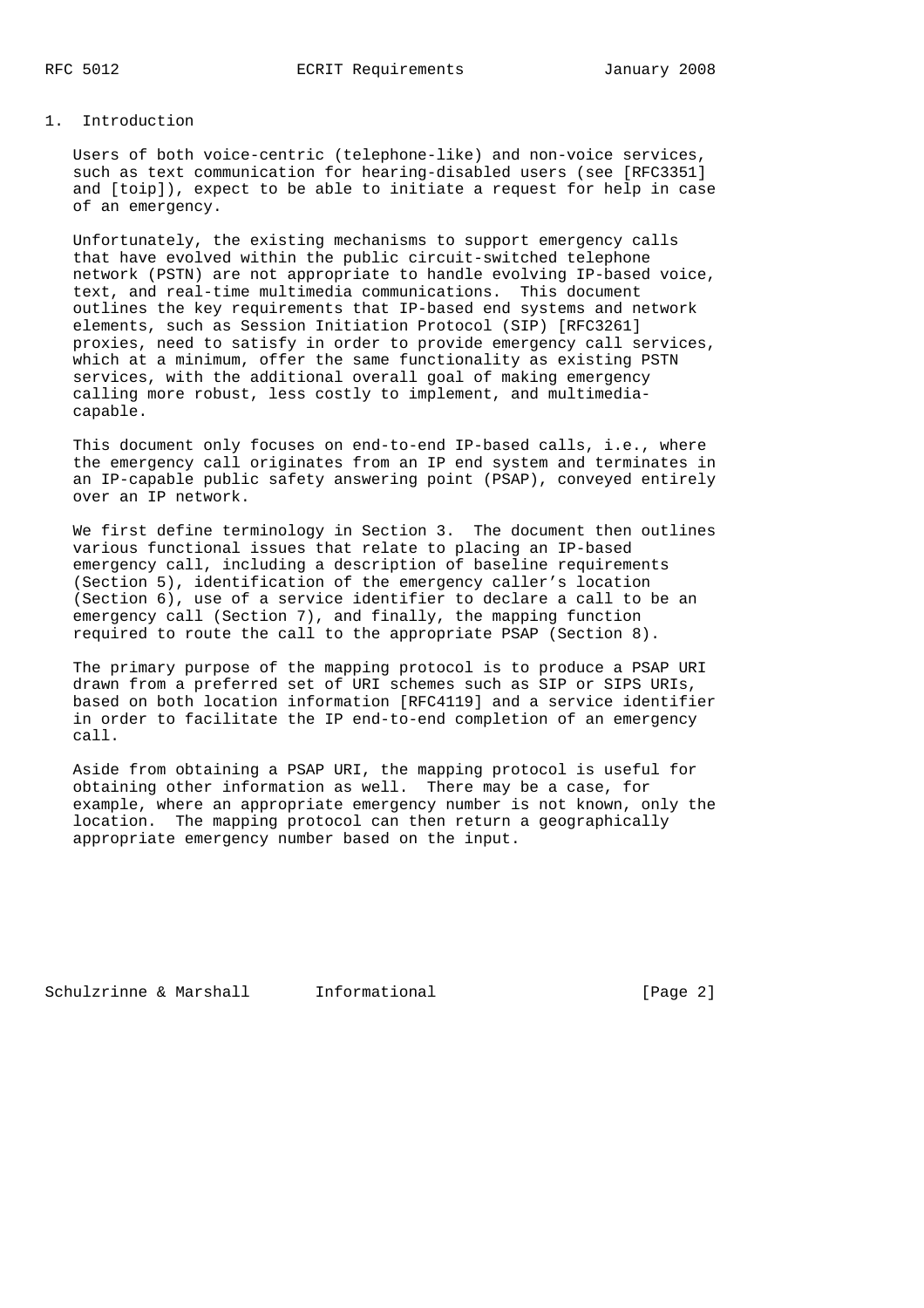Since some PSAPs may not immediately support IP, or because some user equipment (UE) may not initially support emergency service identifiers, it may be necessary to also support emergency service identifiers that utilize less-preferred URI schemes, such as a tel URI in order to complete an emergency call via the PSTN.

 Identification of the caller, while not incompatible with the requirements for messaging outlined within this document, is considered to be outside the scope of this document.

 Location is required for two separate purposes: first, to support the routing of the emergency call to the appropriate PSAP and second, to display the caller's location to the call taker to help in dispatching emergency assistance to the appropriate location.

 This latter use, the display of location information to the PSAP, is orthogonal to the mapping protocol, and is outside the scope of this document.

# 2. Requirements Terminology

 The key words "MUST", "MUST NOT", "REQUIRED", "SHALL", "SHALL NOT", "SHOULD", "SHOULD NOT", "RECOMMENDED", "MAY", and "OPTIONAL" in this document are to be interpreted as described in RFC 2119 [RFC2119], with the important qualification that, unless otherwise stated, these terms apply to the design of the mapping protocol, not its implementation or application.

#### 3. Terminology

- 3.1. Emergency Services
	- Basic emergency service: Basic emergency service allows a caller to reach a PSAP serving its current location, but the PSAP may not be able to determine the identity or geographic location of the caller, except by the call taker asking the caller.

 Enhanced emergency service: In enhanced emergency service, the PSAP call taker can determine the caller's current location.

### 3.2. Service Providers

 Internet Access Provider (IAP): An organization that provides physical and data link (layer 2) network connectivity to its customers or users, e.g., through digital subscriber lines, cable TV plants, Ethernet, leased lines, or radio frequencies. Examples of such organizations include telecommunication carriers,

Schulzrinne & Marshall Informational [Page 3]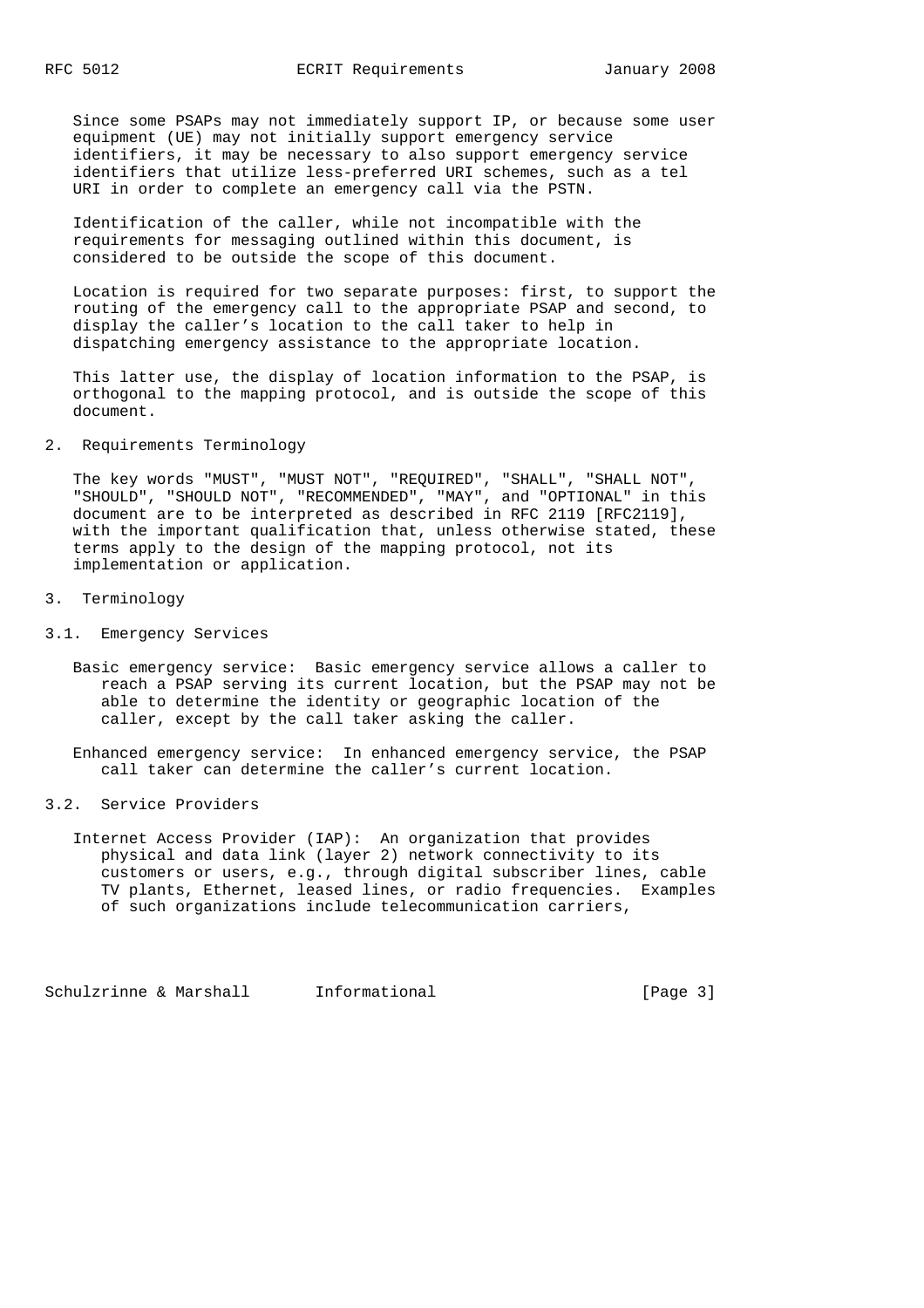municipal utilities, larger enterprises with their own network infrastructure, and government organizations, such as the military.

- Internet Service Provider (ISP): An organization that provides IP network-layer services to its customers or users. This entity may or may not provide the physical-layer and data link (layer-2) connectivity, such as fiber or Ethernet, i.e., it may or may not play the role of an IAP.
- Application Service Provider (ASP): The organization or entity that provides application-layer services, which may include voice (see "Voice Service Provider"). This entity can be a private individual, an enterprise, a government, or a service provider. An ASP is more general than a Voice Service Provider, since emergency calls may use other media beyond voice, including text and video. For a particular user, the ASP may or may not be the same organization as his IAP or ISP.
- Voice Service Provider (VSP): A specific type of Application Service Provider that provides voice related services based on IP, such as call routing, a SIP URI, or PSTN termination. In this document, unless noted otherwise, any reference to "Voice Service Provider" or "VSP" may be used interchangeably with "Application/Voice Service Provider" or "ASP/VSP".

3.3. Actors

- (Emergency) caller: The term "caller" or "emergency caller" refers to the person placing an emergency call or sending an emergency instant message (IM).
- User Equipment (UE): User equipment is the device or software operated by the caller to place an emergency call. A SIP user agent (UA) is an example of user equipment.
- Call taker: A call taker is an agent at the PSAP that accepts calls and may dispatch emergency help. Sometimes the functions of call taking and dispatching are handled by different groups of people, but these divisions of labor are not generally visible to the caller and thus do not concern us here.

Schulzrinne & Marshall Informational [Page 4]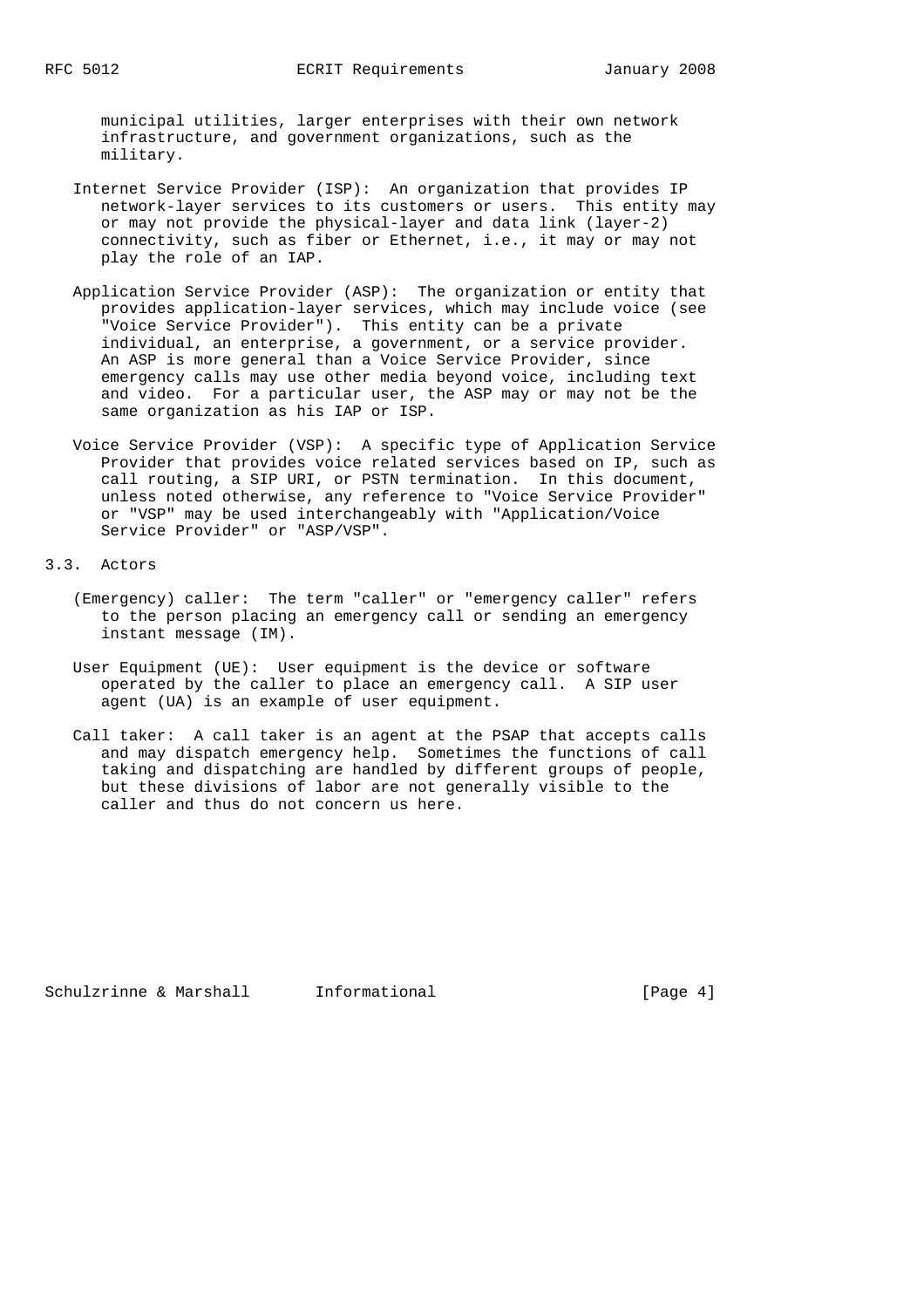### 3.4. Call Routing Entities

- Emergency Service Routing Proxy (ESRP): An ESRP is an emergency call routing support entity that invokes the location-to-PSAP URI mapping function, to return an appropriate PSAP URI, or the URI for another ESRP. Client mapping requests could also be performed by a number of entities, including entities that instantiate the SIP proxy role and the SIP user agent client role.
- Public Safety Answering Point (PSAP): A PSAP is a facility where emergency calls are received under the responsibility of a public authority. (This terminology is used by both the European Telecommunications Standards Institute (ETSI), in ETSI SR 002 180, and the National Emergency Number Association (NENA).) In the United Kingdom, PSAPs are called Operator Assistance Centres; in New Zealand, Communications Centres. Within this document, it is assumed, unless stated otherwise, that PSAPs support the receipt of emergency calls over IP, using appropriate application layer protocols, such as SIP for call signaling and RTP for media.

# 3.5. Location

- Location: A geographic identification assigned to a region or feature based on a specific coordinate system, or by other precise information such as a street number and name. It can be either a civic or geographic location.
- Civic location: A described location based on some reference system, such as jurisdictional region or postal delivery grid. A street address is a common example of a civic location.
- Geographic location: A reference to a point that is able to be located, as described by a set of defined coordinates within a geographic coordinate system, such as latitude and longitude within the WGS-84 datum. For example, a 2-D geographic location is defined as an  $(x,y)$  coordinate value pair according to the distance north or south of the equator and east or west of the prime meridian.
- Location validation: A caller location is considered valid if the civic or geographic location is recognizable within an acceptable location reference system (e.g., United States Postal Address or the WGS-84 datum) and can be mapped to one or more PSAPs. While it is desirable to determine that a location exists, validation may not ensure that such a location exists, but rather may only

Schulzrinne & Marshall Informational [Page 5]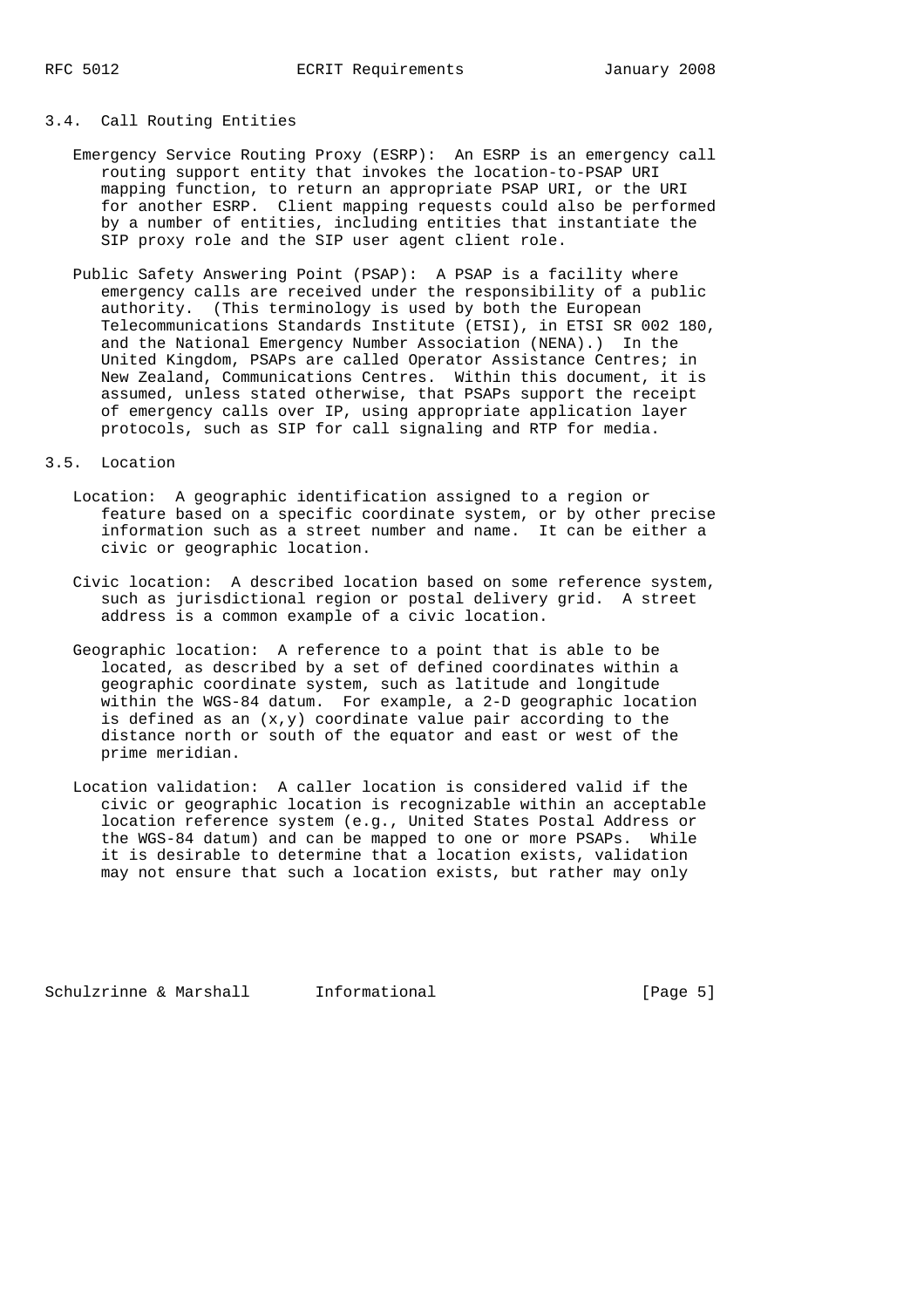ensure that the location falls within some range of known values. Location validation ensures that a location is able to be referenced for mapping, but makes no assumption about the association between the caller and the caller's location.

# 3.6. Identifiers, Numbers, and Dial Strings

- (Emergency) service number: The (emergency) service number is a string of digits used to reach the (emergency) service. The emergency service number is often just called the emergency number. It is the number typically dialed on devices directly connected to the PSTN and the number reserved for emergency calls by national or regional numbering authorities. It only contains the digits 0 through 9, #, and \*. The service number may depend on the location of the caller. For example, the general emergency service number in the United States is 911 and the poison control service number is 18002221222. In most cases, the service number and dial string are the same; they may differ in some private phone networks. A service number may be carried in tel URLs [RFC3966], along with a context identifier. In the North American numbering plan, some service numbers are three-digit N11 or service codes, but not all emergency numbers have three digits. A caller may have to dial a service dial string (below) that differs from the service number when using a PBX.
	- (Emergency) service dial string: The service dial string identifies the string of digits that a caller must dial to reach a particular (emergency) service. In devices directly connected to the PSTN, the service dial string is the same as the service number and may thus depend on the location of the caller. However, in private phone networks, such as in PBXs, the service dial string consists of a dialing prefix to reach an outside line, followed by the emergency number. For example, in a hotel, the dial string for emergency services in the United States might be 9911. Dial strings may contain indications of pauses or wait-for-secondary dial-tone indications. Service dial strings are outside the scope of this document.
	- (Emergency) service identifier: The (emergency) service identifier describes the emergency service, independent of the user interface mechanism, the signaling protocol that is used to reach the service, or the caller's geographic location. It is a protocol constant and used within the mapping and signaling protocols. An example is the service URN [RFC5031].

Schulzrinne & Marshall Informational (Page 6)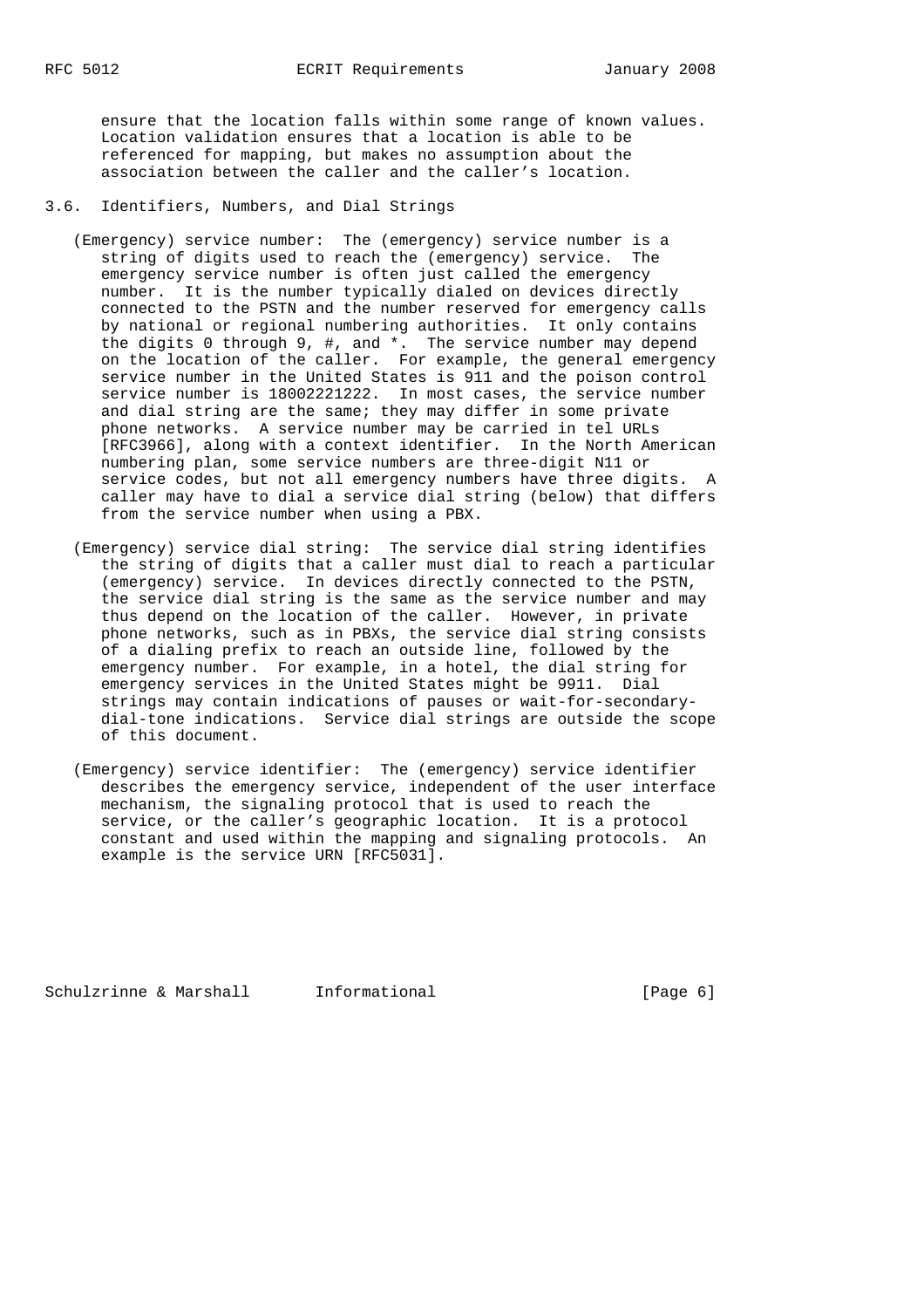- (Emergency) service URL: The service URL is a protocol-specific (e.g., SIP) or protocol-agnostic (e.g., im: [RFC3860]) identifier that contains the address of the PSAP or other emergency service. It depends on the specific signaling or data transport protocol used to reach the emergency service.
- Service URN: A service URN is an implementation of a service identifier, which can be applied to both emergency and non emergency contexts, e.g., urn:service:sos or urn:service:counseling. Within this document, service URNs are referred to as 'emergency service URNs' [RFC5031].
- Home emergency number: A home emergency number is the emergency number valid at the caller's customary home location, e.g., his permanent residence. The home location may or may not coincide with the service area of the caller's VSP.
- Home emergency dial string: A home dial string is the dial string valid at the caller's customary home location, e.g., his permanent residence.
- Visited emergency number: A visited emergency number is the emergency number valid at the caller's current physical location. We distinguish the visited emergency number if the caller is traveling outside his home region.
- Visited emergency dial string: A visited emergency dial string is the dial string number valid at the caller's current physical location.
- 3.7. Mapping
	- Mapping: Mapping is the process of resolving a location to one or more PSAP URIs that directly identify a PSAP, or point to an intermediary that knows about a PSAP and that is designated as responsible for serving that location.
	- Mapping client: A mapping client interacts with the mapping server to learn one or more PSAP URIs for a given location.
	- Mapping protocol: A protocol used to convey the mapping request and response.
	- Mapping server: The mapping server holds information about the location-to-PSAP URI mapping.

Schulzrinne & Marshall Informational [Page 7]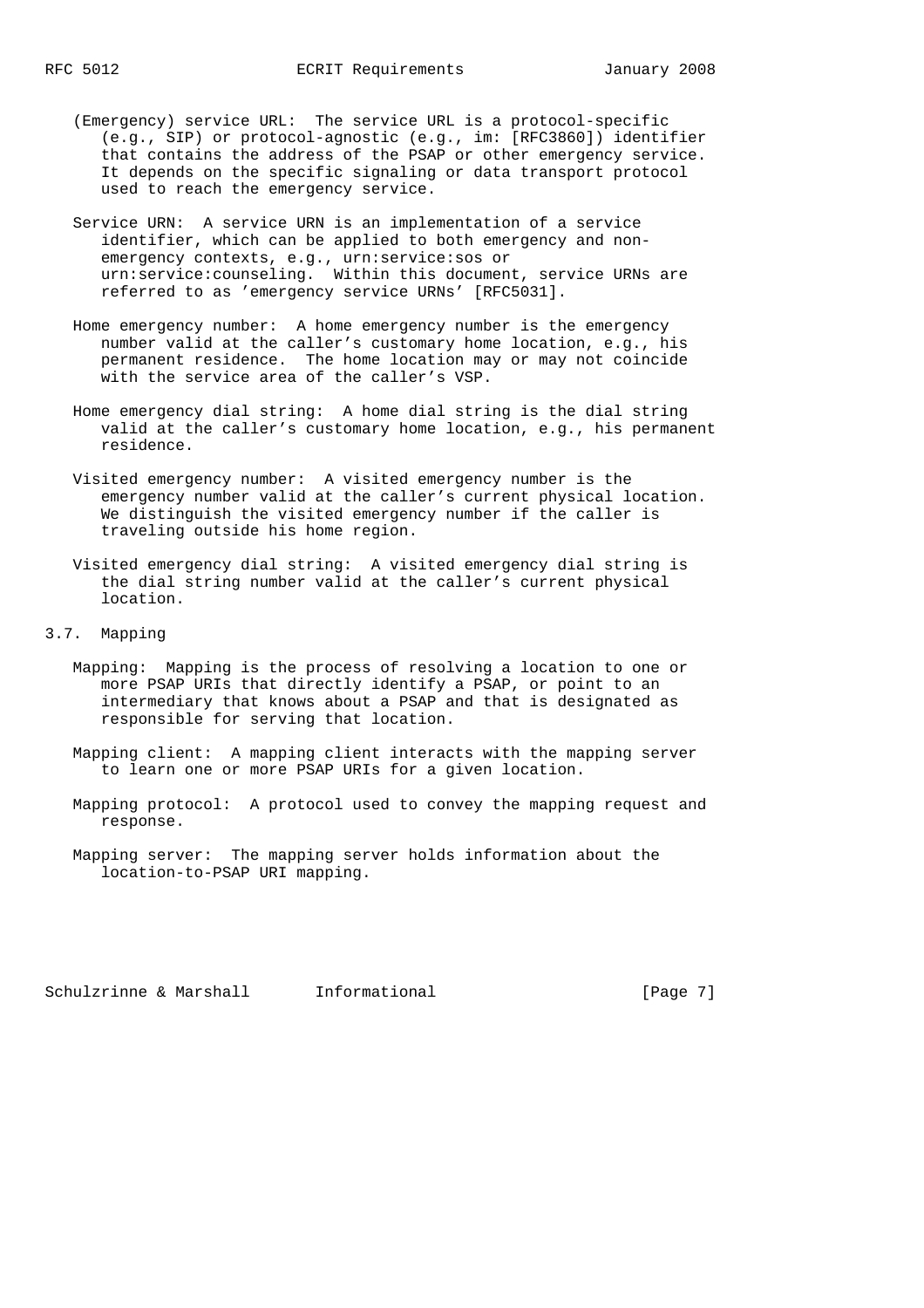Mapping service: A network service that uses a distributed mapping protocol to perform a mapping between a location and a PSAP, or intermediary that knows about the PSAP, and is used to assist in routing an emergency call.

4. Basic Actors

 In order to support emergency services covering a large physical area, various infrastructure elements are necessary, including Internet Access Providers (IAPs), Application/Voice Service Providers (ASP/VSPs), Emergency Service Routing Proxy (ESRP) providers, mapping service providers, and PSAPs.

 This section outlines which entities will be considered in the routing scenarios discussed.



Figure 1: Framework for Emergency Call Routing

Schulzrinne & Marshall Informational [Page 8]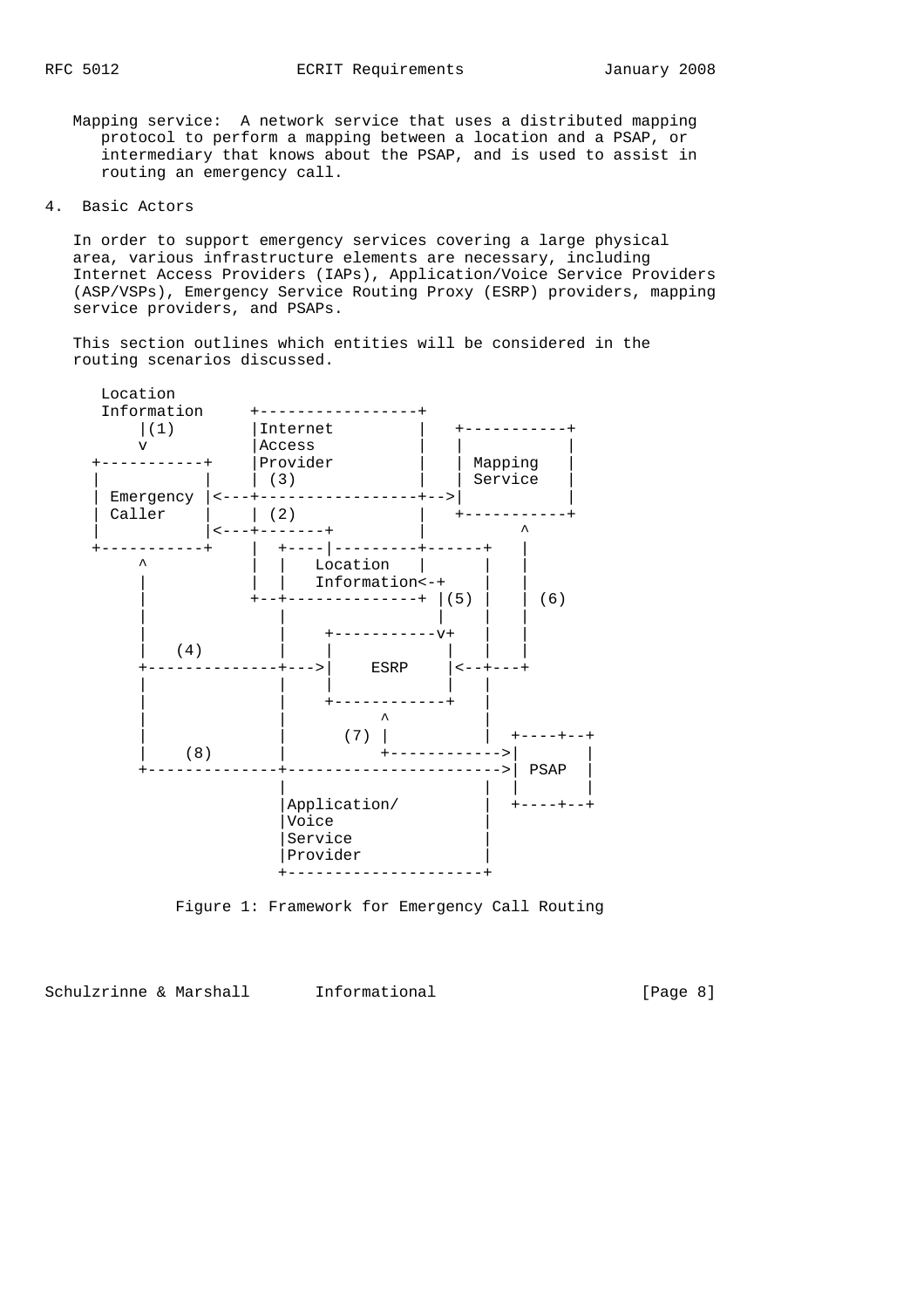Figure 1 shows the interaction between the entities involved in the call. There are a number of different deployment choices, as can be easily seen from the figure.

 Is the Internet Access Provider also the Application/Voice Service Provider? In the Internet today, the roles of Internet access provider and application/voice service provider are typically provided by different entities. As a consequence, the Application/ Voice Service Provider is typically not able to directly determine the physical location of the emergency caller.

 The overlapping squares in the figure indicate that some functions can be collapsed into a single entity. As an example, the Application/Voice Service Provider might be the same entity as the Internet Access Provider. There is, however, no requirement that this must be the case. Additionally, we consider that end systems might act as their own ASP/VSP, e.g., either for enterprises or for residential users.

 Various potential interactions between the entities depicted in Figure 1 are described below:

- 1. Location information might be available to the end host itself.
- 2. Location information might, however, also be obtained from the Internet Access Provider.
- 3. The emergency caller might need to consult a mapping service to determine the PSAP (or other relevant information) that is appropriate for the physical location of the emergency caller, possibly considering other attributes, such as appropriate language support by the emergency call taker.
- 4. The emergency caller might get assistance for emergency call routing by infrastructure elements that are emergency call routing support entities, such as an Emergency Service Routing Proxy (ESRP) in SIP.
- 5. Location information is used by emergency call routing support entities for subsequent mapping requests.
- 6. Emergency call routing support entities might need to consult a mapping service to determine where to route the emergency call.
- 7. For infrastructure-based emergency call routing (in contrast to UE-based emergency call routing), the emergency call routing support entity needs to forward the call to the PSAP.

Schulzrinne & Marshall Informational [Page 9]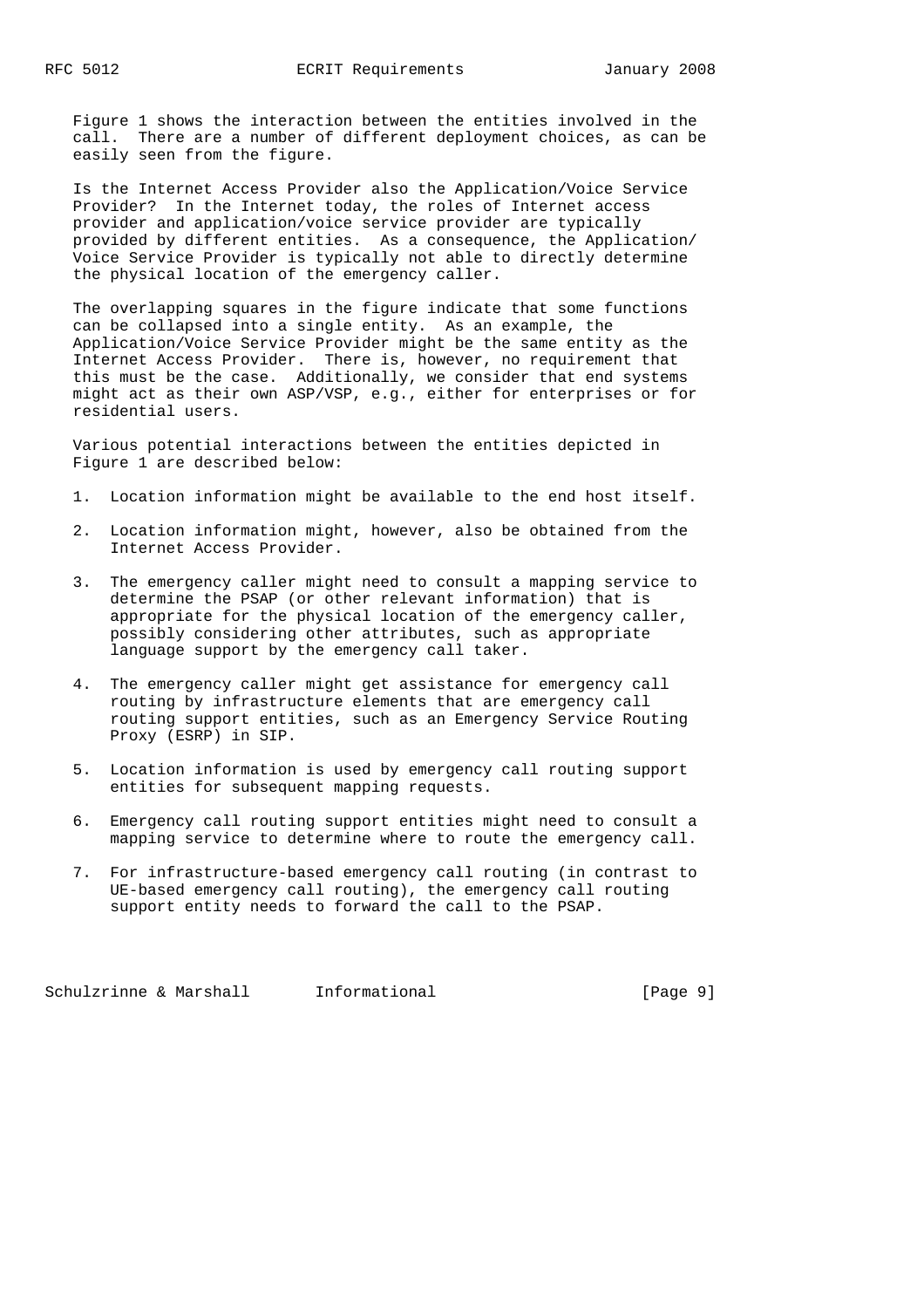- 8. The emergency caller may interact directly with the PSAP, where the UE invokes mapping, and initiates a connection, without relying on any intermediary emergency call routing support entities.
- 5. High-Level Requirements

 Below, we summarize high-level architectural requirements that guide some of the component requirements detailed later in the document.

 Re1. Application/Voice service provider existence: The initiation of an IP-based emergency call SHOULD NOT assume the existence of an Application/Voice Service Provider (ASP/VSP).

 Motivation: The caller may not have an application/voice service provider. For example, a residence may have its own DNS domain and run its own SIP proxy server for that domain. On a larger scale, a university might provide voice services to its students and staff, but might not be a telecommunication provider.

 Re2. International applicability: Regional, political, and organizational aspects MUST be considered during the design of protocols and protocol extensions that support IP-based emergency calls.

 Motivation: It must be possible for a device or software developed or purchased in one country to place emergency calls in another country. System components should not be biased towards a particular set of emergency numbers or languages. Also, different countries have evolved different ways of organizing emergency services, e.g., either centralizing them or having smaller regional subdivisions, such as the United States or municipalities, handle emergency calls within their jurisdiction.

 Re3. Distributed administration: Deployment of IP-based emergency services MUST NOT depend on a single central administrative authority.

 Motivation: The design of the mapping protocol must make it possible to deploy and administer emergency calling features on a regional or national basis without requiring coordination with other regions or nations. The system cannot assume, for example, that there is a single global entity issuing certificates for PSAPs, ASP/VSPs, IAPs, or other participants.

Schulzrinne & Marshall Informational [Page 10]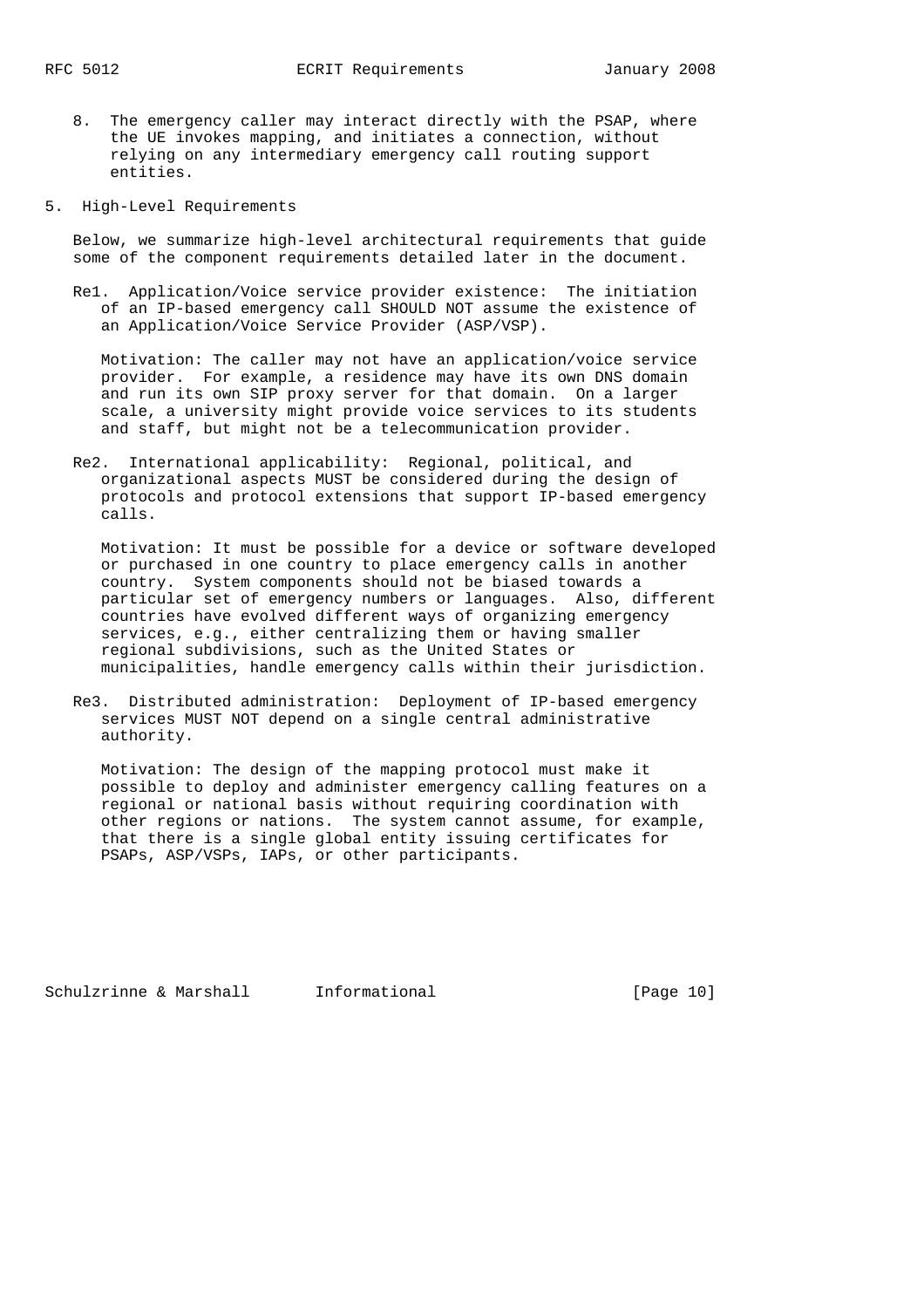Re4. Multi-mode communication: IP-based emergency calls MUST support multiple communication modes, including, for example, audio, video, and text.

 Motivation: Within the PSTN, voice and text telephony (often called TTY or text-phone in North America) are the only commonly supported media. Emergency calling must support a variety of media. Such media should include voice, conversational text (RFC 4103 [RFC4103]), instant messaging, and video.

 Re5. Mapping result usability: The mapping protocol MUST return one or more URIs that are usable within a standard signaling protocol (i.e., without special emergency extensions).

 Motivation: For example, a SIP URI that is returned by the mapping protocol needs to be usable by any SIP-capable phone within a SIP initiated emergency call. This is in contrast to a "special purpose" URI, which may not be recognizable by a legacy SIP device.

 Re6. PSAP URI accessibility: The mapping protocol MUST support interaction between the client and server where no enrollment to a mapping service exists or is required.

 Motivation: The mapping server may well be operated by a service provider, but access to the server offering the mapping must not require use of a specific ISP or ASP/VSP.

 Re7. Common data structures and formats: The mapping protocol SHOULD support common formats (e.g., PIDF-LO) for location data.

 Motivation: Location databases should not need to be transformed or modified in any unusual or unreasonable way in order for the mapping protocol to use the data. For example, a database that contains civic addresses used by location servers may be used for multiple purposes and applications beyond emergency service location-to-PSAP URI mapping.

 Re8. Anonymous mapping: The mapping protocol MUST NOT require the true identity of the target for which the location information is attributed.

 Motivation: Ideally, no identity information is provided via the mapping protocol. Where identity information is provided, it may be in the form of an unlinked pseudonym (RFC 3693 [RFC3693]).

Schulzrinne & Marshall Informational [Page 11]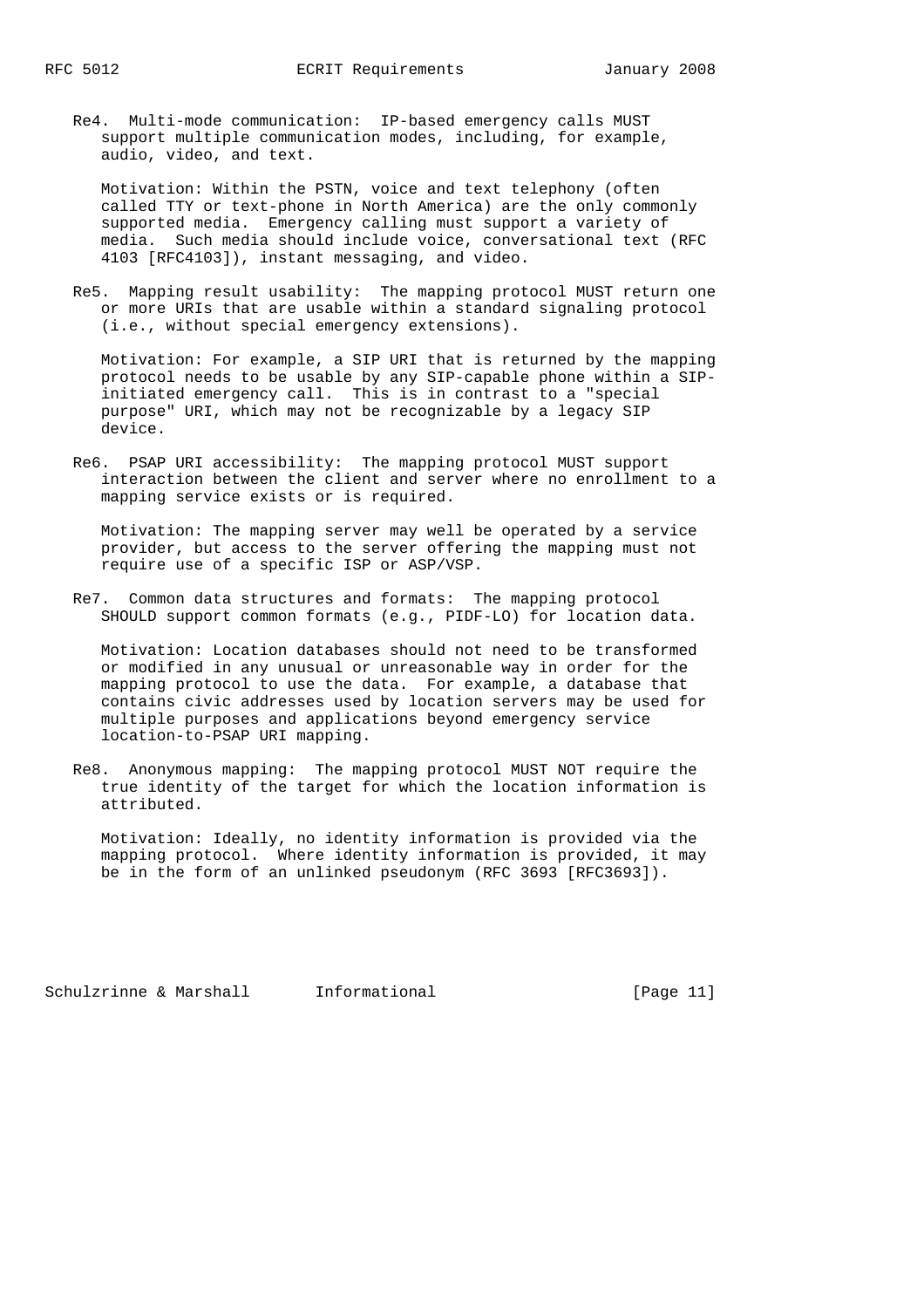6. Identifying the Caller's Location

 Location can either be provided directly (by value), or via a pointer (by reference), and represents either a civic location, or a geographic location. An important question is how and when to attach location information to the VoIP emergency signaling messages. In general, we can distinguish three modes of operation of how a location is associated with an emergency call:

- UA-inserted: The caller's user agent inserts the location information into the call-signaling message.
- UA-referenced: The caller's user agent provides a pointer (i.e., a location reference), via a permanent or temporary identifier, to the location information, which is stored by a location server somewhere else and then retrieved by the PSAP, ESRP, or other authorized entity.
- Proxy-inserted: A proxy along the call path inserts the location or location reference.
- The following requirements apply:
- Lo1. Reference datum: The mapping protocol MUST support the WGS-84 coordinate reference system and MAY support other coordinate reference systems.

 Motivation: Though many different datums exist around the world, this document recommends the WGS-84 datum since it is designed to describe the whole earth, rather than a single continent or other region, and is commonly used to represent Global Positioning System coordinates.

 Lo2. Location delivery by-value: The mapping protocol MUST support the delivery of location information using a by-value method, though it MAY also support de-referencing a URL that references a location object.

 Motivation: The mapping protocol is not required to support the ability to de-reference specific location references.

 Lo3. Alternate community names: The mapping protocol MUST support both the jurisdictional community name and the postal community name fields within the PIDF-LO [RFC4119] data.

Schulzrinne & Marshall Informational [Page 12]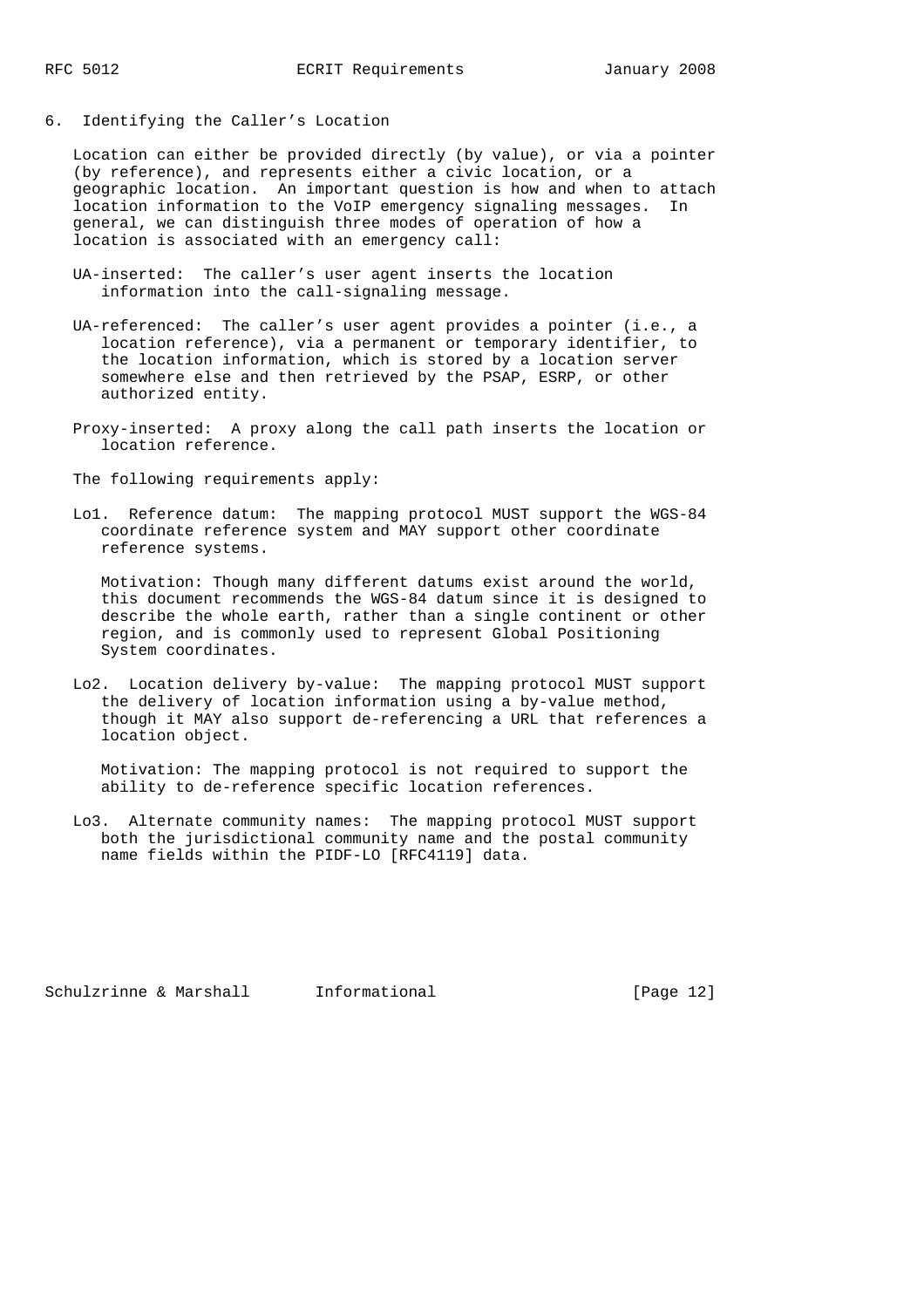Motivation: The mapping protocol must accept queries with either a postal or jurisdictional community name field, or both, and provide appropriate responses. If a mapping query contains only one community name and the database contains both jurisdictional and postal community names, the mapping protocol response SHOULD return both community names.

 Lo4. Validation of civic location: The mapping protocol MUST be able to report the results of validating civic locations (street addresses).

 Motivation: Location validation provides an opportunity to help ascertain ahead of time whether or not a successful mapping to the appropriate PSAP will likely occur when it is required. Validation may also help to avoid delays during emergency call setup due to invalid location data.

 Lo5. Information about location data used for mapping: The mapping protocol MUST support the ability to provide ancillary information about the resolution of location data used to retrieve a PSAP URI.

 Motivation: The mapping server may not use all the data elements in the provided location information to determine a match, or may be able to find a match based on all of the information except for some specific data elements. The uniqueness of this information set may be used to differentiate among emergency jurisdictions. Precision or resolution in the context of this requirement might mean, for example, explicit identification of the data elements that were used successfully in the mapping.

 Lo6. Contact for location problems: The mapping protocol MUST support a mechanism to contact an appropriate authority to resolve mapping-related issues for the queried location. For example, the querier may want to report problems with the response values or indicate that the mapping database is mistaken on declaring a civic location as non-existent.

 Motivation: Initially, authorities may provide URLs where a human user can report problems with an address or location. In addition, web services may be defined to automate such reporting. For example, the querier may wish to report that the mapping database may be missing a newly built or renamed street or house number.

Schulzrinne & Marshall Informational [Page 13]

Lo7. Limits to validation: Successful validation of a civic location MUST NOT be required to place an emergency call.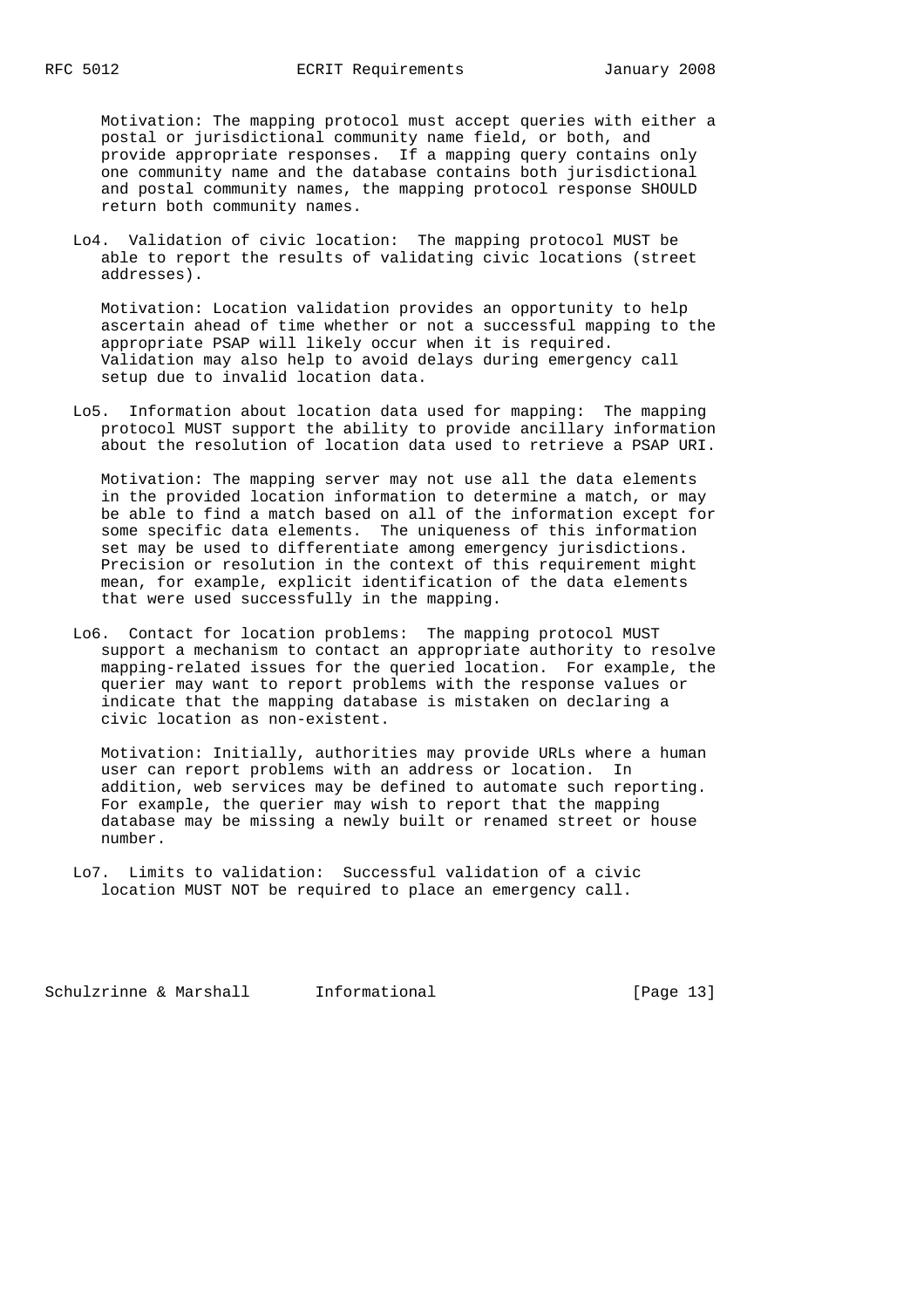Motivation: In some cases, a civic location may not be considered valid. This fact should not result in the call being dropped or rejected by any entity along the call setup signaling path to the PSAP.

 Lo8. 3D sensitive mapping: The mapping protocol MUST implement support for both 2D and 3D location information, and MAY accept either a 2D or 3D mapping request as input.

 Motivation: It is expected that queriers may provide either 2D or 3D data. When a 3D request is presented within an area only defined by 2D data within the mapping server, the mapping result would be the same as if the height or altitude coordinate had been omitted from the mapping request.

 Lo9. Database type indicator: The mapping protocol MAY support a mechanism that provides an indication describing a specific type of location database used.

 Motivation: It is useful to know the source of the data stored in the database used for location validation, either for civic or geographic location matching. In the United States, sources of data could include the United States Postal Service, the Master Street Address Guide (MSAG), or commercial map data providers.

7. Emergency Service Identifier

 Emergency service identifiers are protocol constants that allow protocol entities, such as SIP proxy servers, to distinguish emergency calls from non-emergency calls and to identify the specific emergency service desired. Emergency service identifiers are a subclass of service identifiers that more generally identify services reachable by callers. An example of a service identifier is the service URN [RFC5031], but other identifiers, such as tel URIs [RFC3966], may also serve this role during a transition period.

 Since this document only addresses emergency services, we use the terms "emergency service identifier" and "service identifier" interchangeably. Requirements for these identifiers include:

 Id1. Multiple emergency services: The mapping protocol MUST be able to support different emergency services distinguished by different service identifiers.

 Motivation: Some jurisdictions may offer multiple types of emergency services that operate independently and can be contacted directly; for example, fire, police, and ambulance services.

Schulzrinne & Marshall Informational [Page 14]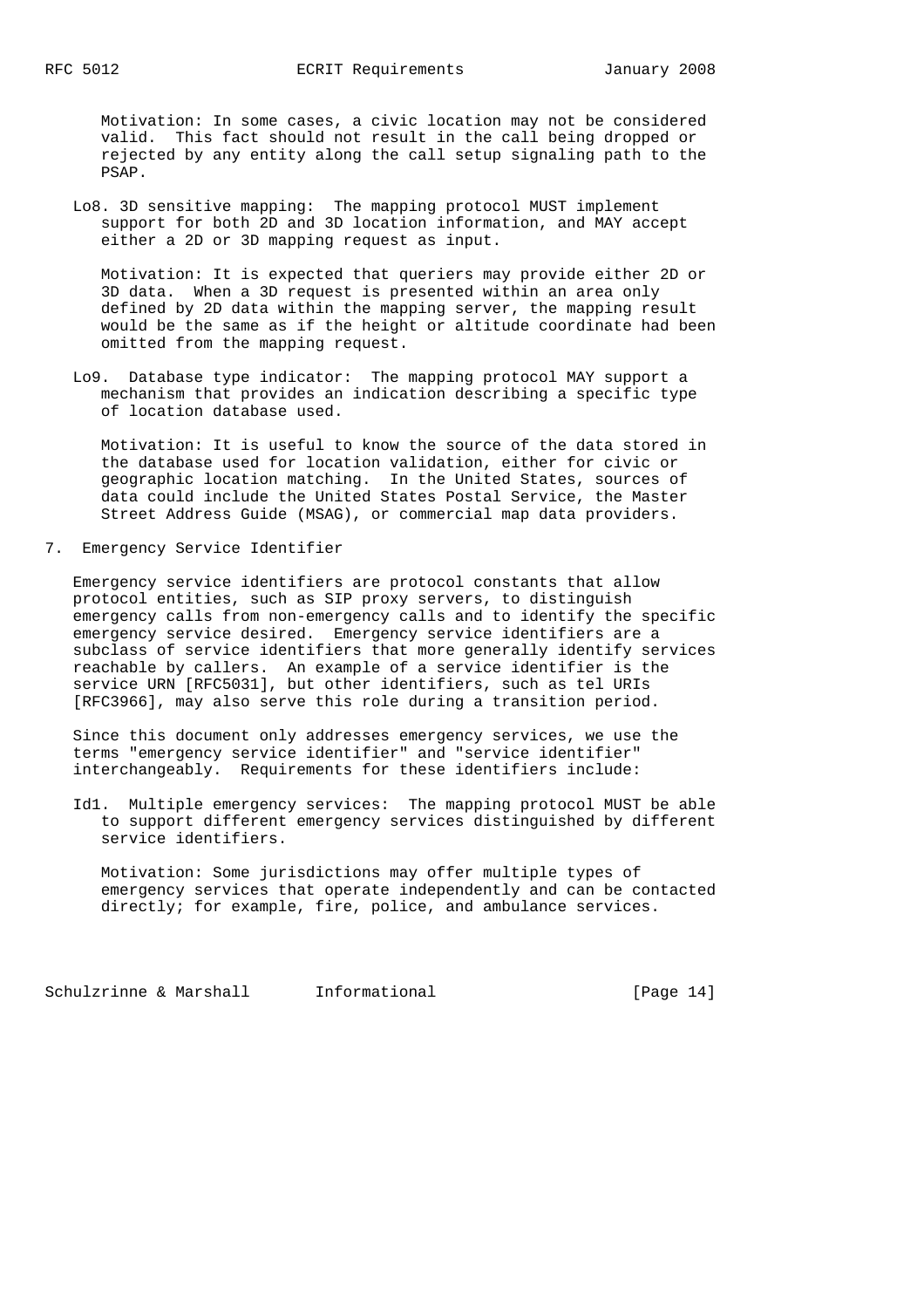Id2. Extensible emergency service identifiers: The mapping protocol MUST support an extensible list of emergency identifiers, though it is not required to provide mappings for every possible service.

 Motivation: Extensibility is required since new emergency services may be introduced over time, either globally or in some jurisdictions. The availability of emergency services depends on the locations. For example, the Netherlands are unlikely to offer a mountain rescue service.

 Id3. Discovery of emergency number: The mapping protocol MUST be able to return the location-dependent emergency number for the location indicated in the query.

 Motivation: Users are trained to dial the appropriate emergency number to reach emergency services. There needs to be a way to figure out the emergency number at the current location of the caller.

 Id4. Home emergency number recognition: User equipment MUST be able to translate a home emergency number into an emergency service identifier.

 Motivation: The UE could be pre-provisioned with the appropriate information in order to perform such a translation or could discover the emergency number by querying the mapping protocol with its home location.

 Id5. Emergency number replacement: There SHOULD be support for replacement of the emergency number with the appropriate emergency service identifier for each signaling protocol used for an emergency call, based on local conventions, regulations, or preference (e.g., as in the case of an enterprise).

 Motivation: Any signaling protocol requires the use of some identifier to indicate the called party, and the user equipment may lack the capability to determine the actual service URL (PSAP URI). The use of local conventions may be required as a transition mechanism. Since relying on recognizing local numbering conventions makes it difficult for devices to be used outside their home context and for external devices to be introduced into a network, protocols should use standardized emergency service identifiers.

 Id6. Emergency service identifier marking: Signaling protocols MUST support emergency service identifiers to mark a call as an emergency call.

Schulzrinne & Marshall Informational [Page 15]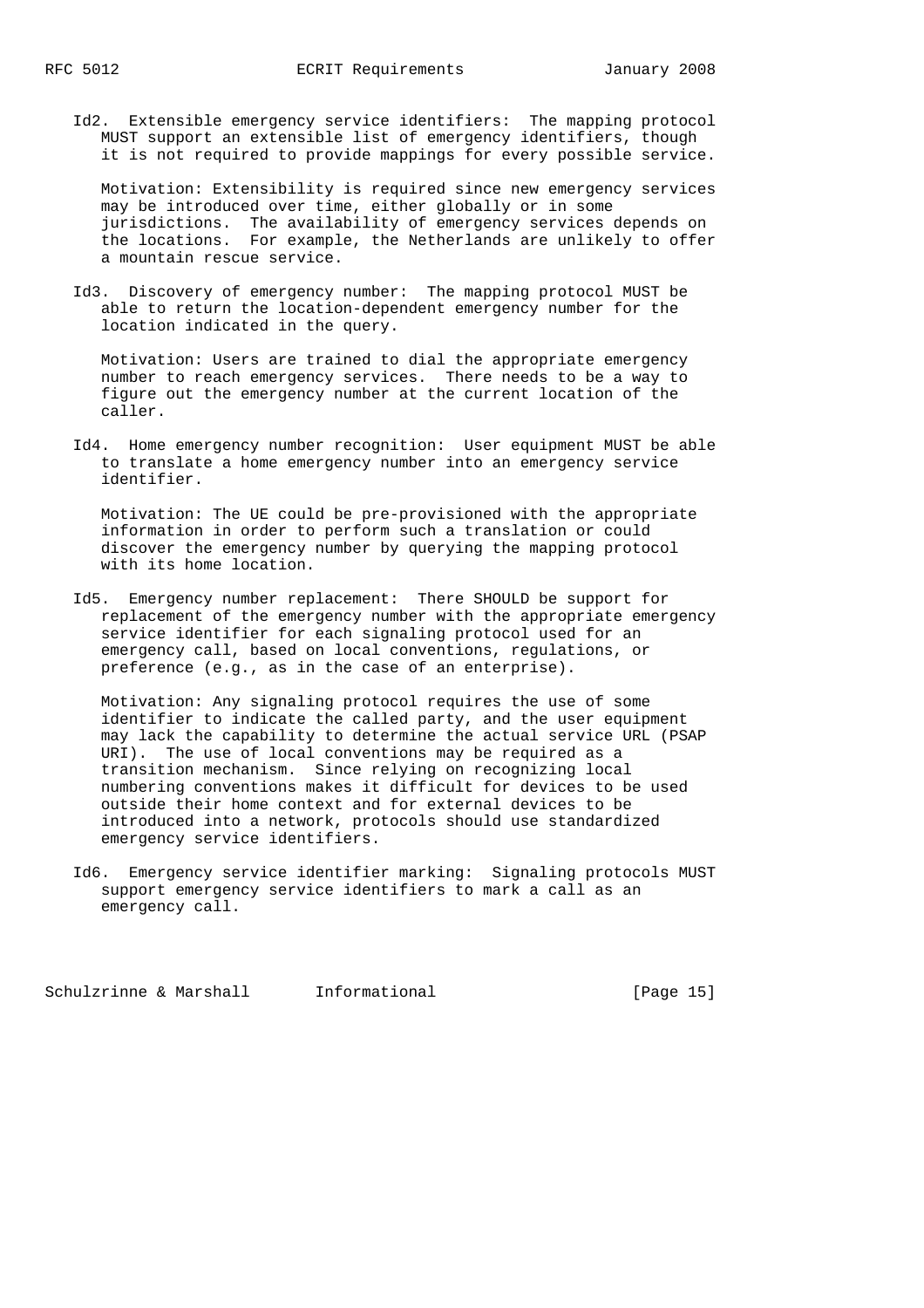Motivation: Marking ensures proper handling as an emergency call by downstream elements that may not recognize, for example, a local variant of a logical emergency address. This marking mechanism is related to, but independent of, marking calls for prioritized call handling [RFC4412].

 Id7. Handling unrecognized emergency service identifiers: There MUST be support for calls that are initiated as emergency calls even if the specific emergency service requested is not recognized by the ESRP. Such calls will then be routed to a generic emergency service.

 Motivation: Fallback routing allows new emergency services to be introduced incrementally, while avoiding non-routable emergency calls. For example, a call for marine rescue services would be routed to a general PSAP if the caller's location does not offer marine rescue services yet.

 Id8. Return fallback service identifier: The mapping protocol MUST be able to report back the actual service mapped if the mapping protocol substitutes another service for the one requested.

 Motivation: A mapping server may be configured to automatically look up the PSAP for another service if the user-requested service is not available for that location. For example, if there is no marine rescue service, the mapping protocol might return the PSAP URL for general emergencies and include the "urn:service.sos" identifier in the response to alert the querier to that fact.

 Id9. Discovery of visited emergency numbers: The mapping protocol MUST support a mechanism to allow the end device to learn visited emergency numbers.

 Motivation: Travelers visiting a foreign country may observe the local emergency number, e.g., seeing it painted on the side of a fire truck, and then rightfully expect to be able to dial that emergency number. Similarly, a local "good Samaritan" may use a tourist's cell phone to summon help.

### 8. Mapping Protocol

 There are two basic approaches to invoke the mapping protocol. We refer to these as caller-based and mediated. In each case, the mapping client initiates a request to a mapping server via a mapping protocol. A proposed mapping protocol, LoST, is outlined in [lost].

 For caller-based resolution, the caller's user agent invokes the mapping protocol to determine the appropriate PSAP based on the

Schulzrinne & Marshall Informational [Page 16]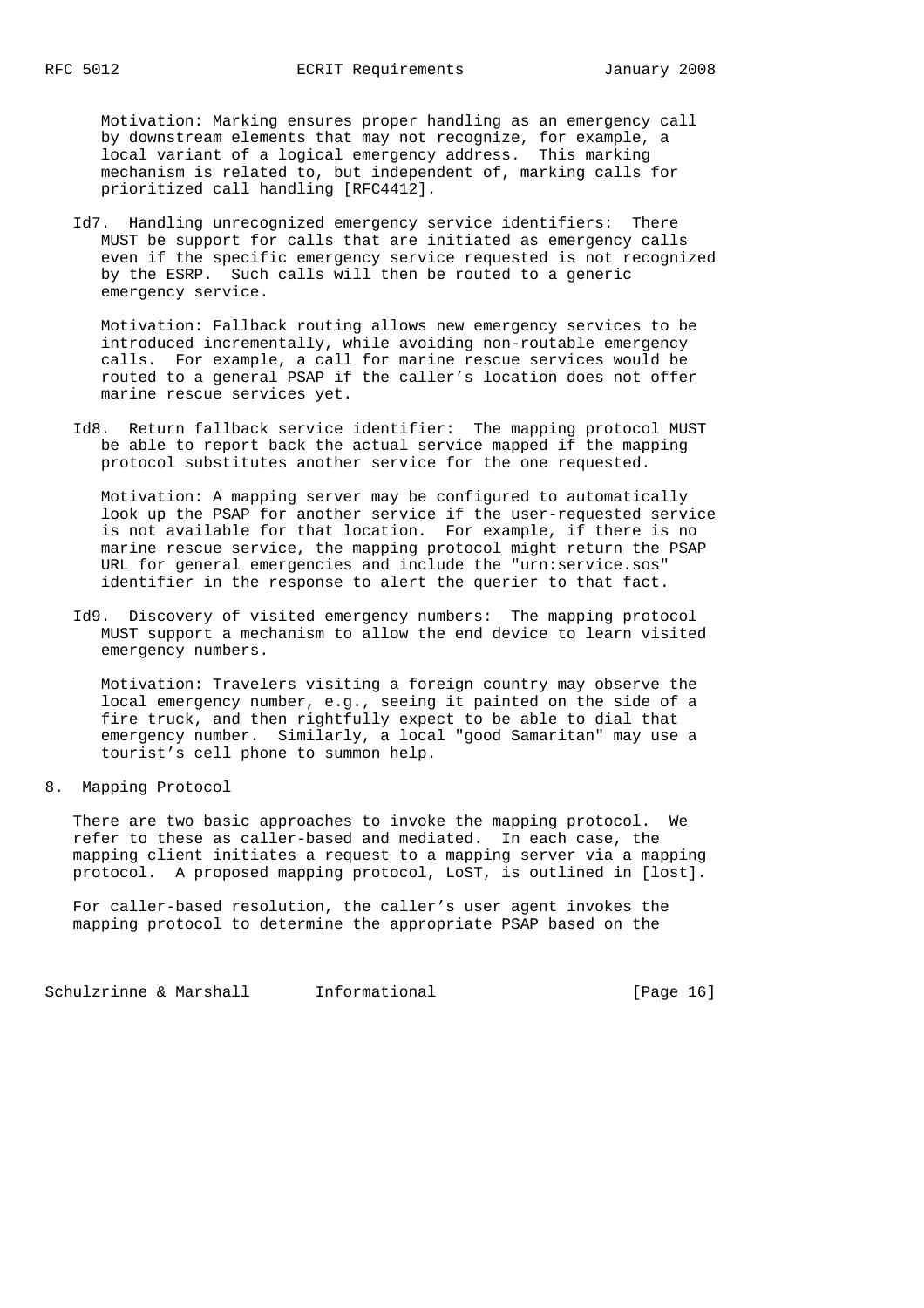location provided. The resolution may take place well before the actual emergency call is placed, or at the time of the call.

 For mediated resolution, an emergency call routing support entity, such as a SIP (outbound) proxy or redirect server, invokes the mapping service.

 Since servers may be used as outbound proxy servers by clients that are not in the same geographic area as the proxy server, any proxy server has to be able to translate any caller location to the appropriate PSAP. (A traveler may, for example, accidentally or intentionally configure its home proxy server as its outbound proxy server, even while far away from home.)

 Ma1. Baseline query protocol: A mandatory-to-implement protocol MUST be specified.

 Motivation: An over-abundance of similarly capable choices appears undesirable for interoperability.

 Ma2. Extensible protocol: The mapping protocol MUST be designed to support the extensibility of location data elements, both for new and existing fields.

 Motivation: This is needed, for example, to accommodate future extensions-to-location information that might be included in the PIDF-LO ([RFC4119]).

 Ma3. Incrementally deployable: The mapping protocol MUST be designed to support its incremental deployment.

 Motivation: It must not be necessary, for example, to have a global street level database before deploying the system. It is acceptable to have some misrouting of calls when the database does not (yet) contain accurate PSAP service area information.

 Ma4. Any time mapping: The mapping protocol MUST support the ability of the mapping function to be invoked at any time, including while an emergency call is in process and before an emergency call is initiated.

 Motivation: If the mapping query fails at call time, it may be advantageous to be able to fall back to the result of an earlier mapping query. This prior knowledge would be obtained by performing a mapping query at any time prior to an emergency call.

Schulzrinne & Marshall Informational [Page 17]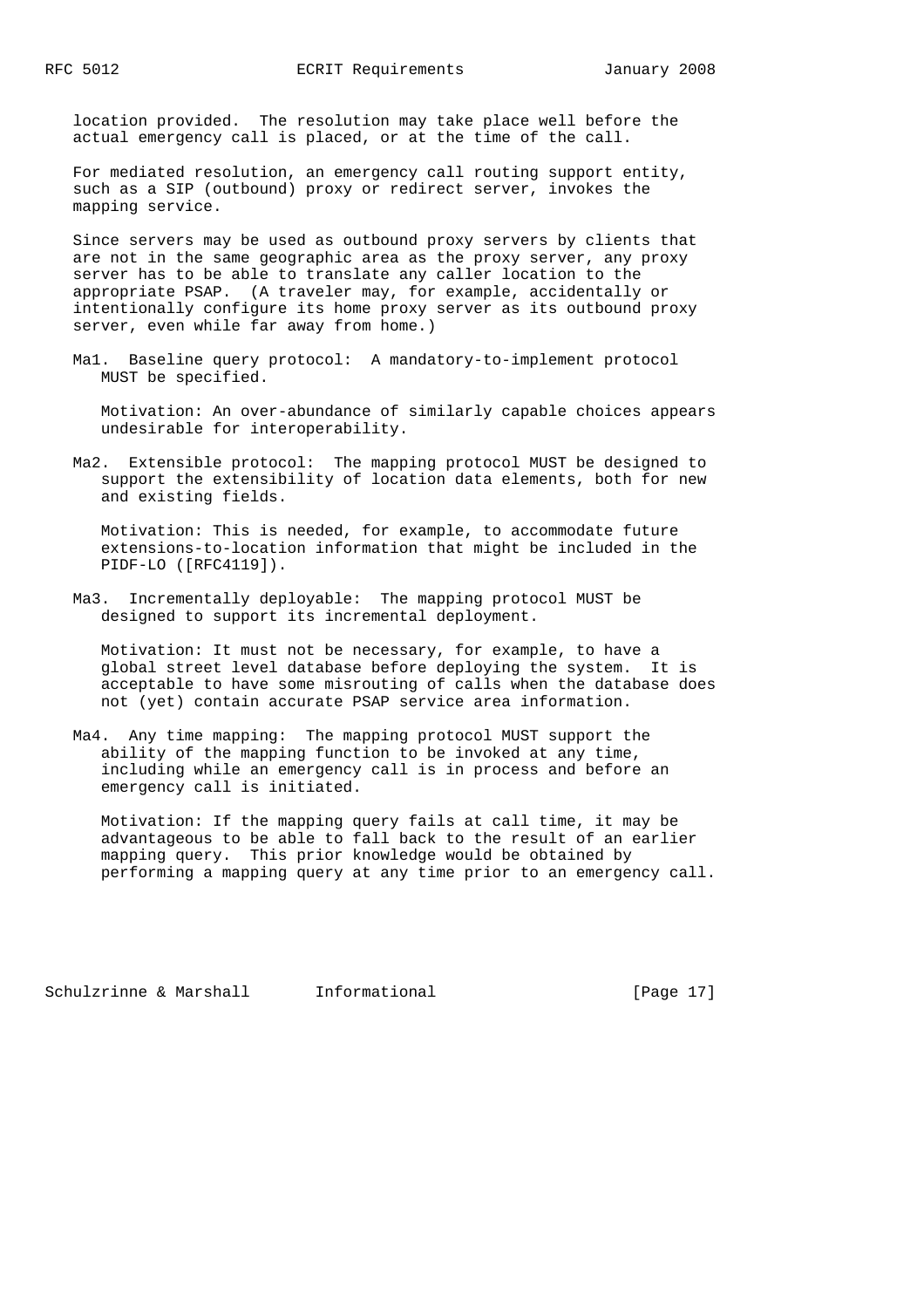Ma5. Anywhere mapping: The mapping protocol MUST support the ability to provide mapping information in response to an individual query from any (earthly) location, regardless of where the mapping client is located, either geographically or by network location.

 Motivation: The mapping client, such as an ESRP, may not necessarily be anywhere close to the caller or the appropriate PSAP, but must still be able to obtain mapping information.

 Ma6. Appropriate PSAP: The mapping protocol MUST support the routing of an emergency call to the PSAP responsible for a particular geographic area.

 Motivation: Routing to the wrong PSAP will result in delays in handling emergencies as calls are redirected, and therefore will also result in inefficient use of PSAP resources at the initial point of contact. It is important that the location determination mechanism not be fooled by the location of IP telephony gateways or dial-in lines into a corporate LAN (and dispatch emergency help to the gateway or campus, rather than the caller), multi-site LANs and similar arrangements.

 Ma7. Multiple PSAP URIs: The mapping protocol MUST support a method to return multiple PSAP URIs, which cover the same geographic area.

 Motivation: Different contact protocols (e.g., PSTN via tel URIs and IP via SIP URIs) may be routed to different PSAPs. Less likely, two PSAPs may overlap in their coverage region.

 Ma8. Single primary URI per contact protocol: Though the mapping protocol may be able to include multiple URIs in the response, it SHOULD return only one primary URI per contact protocol used, so that clients are not required to select among different targets for the same contact protocol.

 Motivation: There may be two or more URIs returned when multiple contact protocols are available (e.g., SIP and SMS). The client may select among multiple contact protocols based on its capabilities, preference settings, or availability.

 Ma9. Non-preferred URI schemes: The mapping protocol MAY support the return of a less-preferred URI scheme, such as a tel URI.

 Motivation: In order to provide incremental support to non-IP PSAPs, it may be necessary to be able to complete an emergency call via the PSTN.

Schulzrinne & Marshall Informational [Page 18]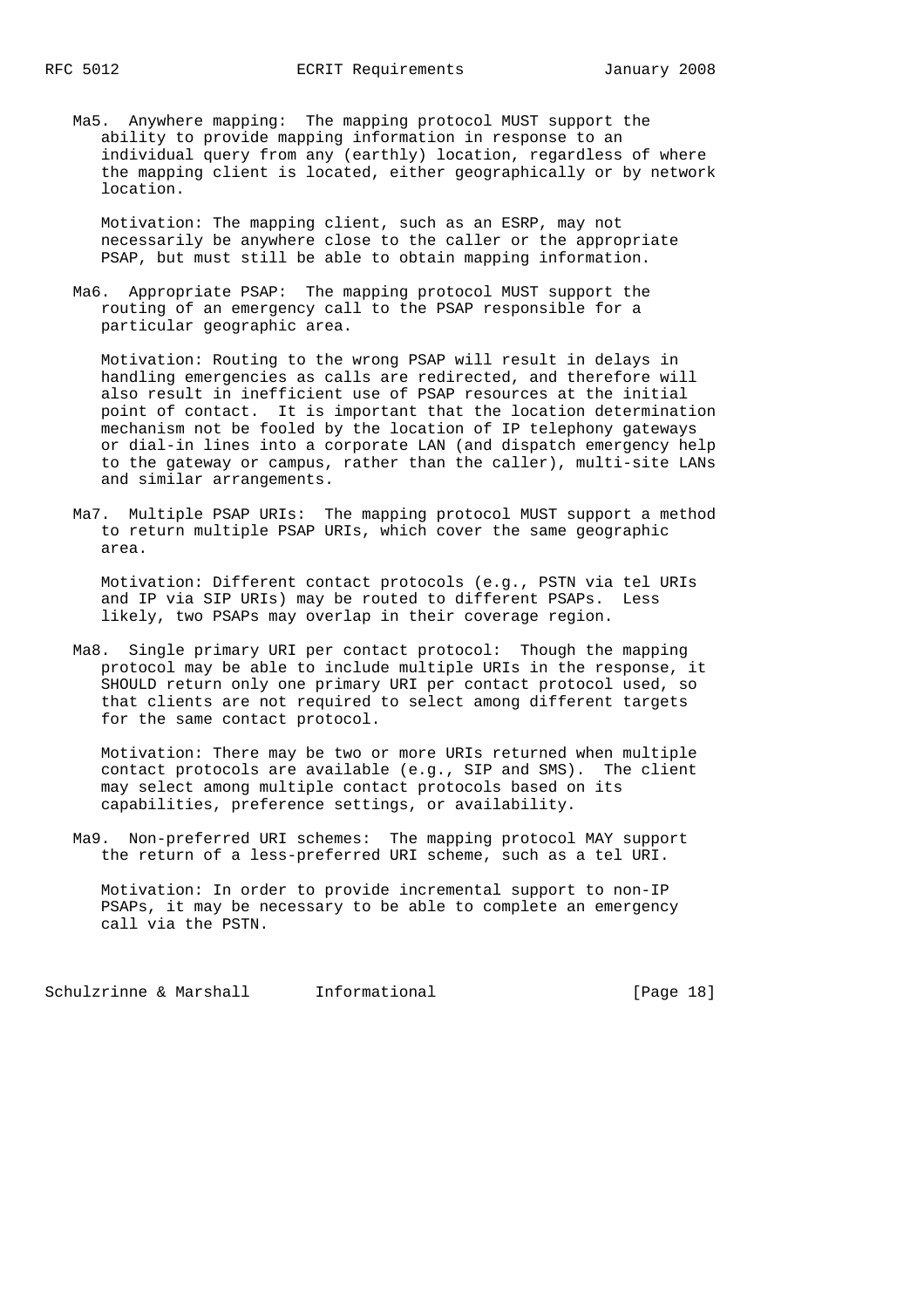Ma10. URI properties: The mapping protocol MUST support the ability to provide ancillary information about a contact that allows the mapping client to determine relevant properties of the PSAP URI.

 Motivation: In some cases, the same geographic area is served by several PSAPs; for example, a corporate campus might be served by both a corporate security department and the municipal PSAP. The mapping protocol should then return URIs for both, with information allowing the querying entity to choose one or the other. This determination could be made by either an ESRP, based on local policy, or by direct user choice, in the case of caller based methods.

 Ma11. Mapping referral: The mapping protocol MUST support a mechanism for the mapping client to contact any mapping server and be referred to another mapping server that is more qualified to answer the query.

 Motivation: Referrals help mitigate the impact of incorrect configuration that directs a client to the wrong initial mapping server.

 Ma12. Split responsibility: The mapping protocol MUST support the division of data subset handling between multiple mapping servers within a single level of a civic location hierarchy.

 Motivation: For example, two mapping servers for the same city or county may handle different streets within that city or county.

 Ma13. URL for error reporting: The mapping protocol MUST support the ability to return a URL that can be used to report a suspected or known error within the mapping database.

 Motivation: If an error is returned, for example, there needs to be a URL that points to a resource that can explain or potentially help resolve the error.

 Ma14. Resilience to mapping server failure: The mapping protocol MUST support a mechanism that enables the client to fail over to different (replica) mapping server.

 Motivation: The failure of a mapping server should not preclude the mapping client from receiving an answer to its query.

 Ma15. Traceable resolution: The mapping protocol SHOULD support the ability of the mapping client to be able to determine the entity or entities that provided the emergency address resolution information.

Schulzrinne & Marshall Informational [Page 19]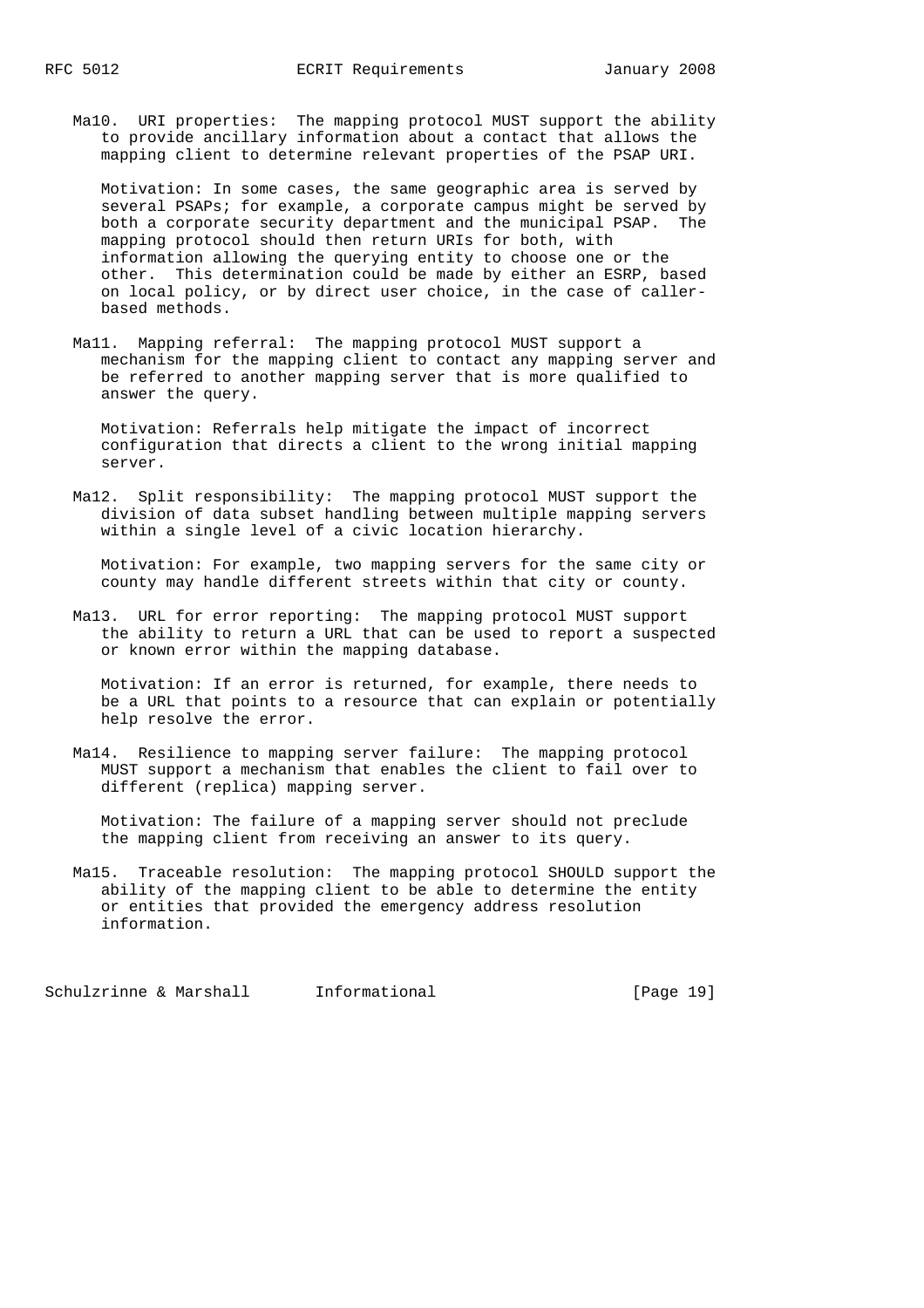Motivation: To improve reliability and performance, it is important to be able to trace which servers contributed to the resolution of a query.

 Ma16. Minimal additional delay: Mapping protocol execution SHOULD minimize the amount of delay within the overall call-setup time.

 Motivation: Since outbound proxies will likely be asked to resolve the same geographic coordinates repeatedly, a suitable time limited caching mechanism should be supported.

 Ma17. Freshness indication: The mapping protocol SHOULD support an indicator describing how current the information provided by the mapping source is.

 Motivation: This is especially useful when an alternate mapping is requested, and alternative sources of mapping data may not have been created or updated with the same set of information or within the same time frame. Differences in currency between mapping data contained within mapping sources should be minimized.

9. Security Considerations

 Threats and security requirements are discussed in a separate document [RFC5069].

10. Contributors

 The information in this document is partially derived from text written by the following contributors:

| Nadine Abbott      | nabbott@telcordia.com         |
|--------------------|-------------------------------|
| Hideki Arai        | arai859@oki.com               |
| Martin Dawson      | Martin Dawson@andrew.com      |
| Motoharu Kawanishi | kawanishi381@oki.com          |
| Brian Rosen        | br@brianrosen.net             |
| Richard Stastny    | Richard.Stastny@oefeq.at      |
| Martin Thomson     | Martin.Thomson@andrew.com     |
| James Winterbottom | James.Winterbottom@andrew.com |

Schulzrinne & Marshall Informational [Page 20]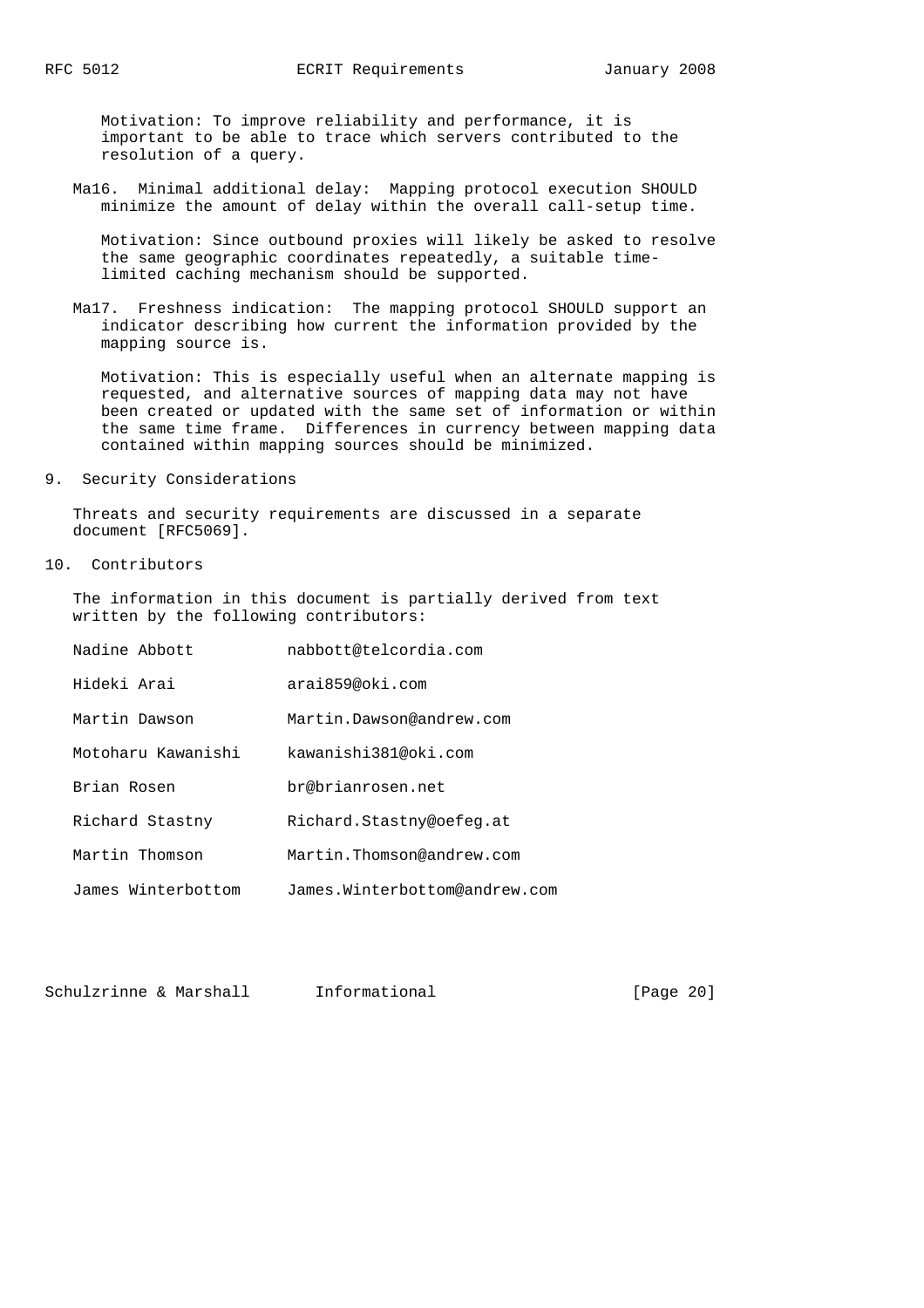# 11. Acknowledgments

 In addition to thanking those listed above, we would like to also thank Guy Caron, Barry Dingle, Keith Drage, Tim Dunn, Patrik Faltstrom, Clive D.W. Feather, Raymond Forbes, Randall Gellens, Michael Haberler, Michael Hammer, Ted Hardie, Gunnar Hellstrom, Cullen Jennings, Marc Linsner, Rohan Mahy, Patti McCalmont, Don Mitchell, John Morris, Andrew Newton, Steve Norreys, Jon Peterson, James Polk, Benny Rodrig, John Rosenberg, Jonathan Rosenberg, John Schnizlein, Shida Schubert, James Seng, Byron Smith, Barbara Stark, Richard Stastny, Tom Taylor, Hannes Tschofenig, and Nate Wilcox for their helpful input.

#### 12. References

- 12.1. Normative References
	- [RFC2119] Bradner, S., "Key words for use in RFCs to Indicate Requirement Levels", BCP 14, RFC 2119, March 1997.

#### 12.2. Informative References

- [RFC3261] Rosenberg, J., Schulzrinne, H., Camarillo, G., Johnston, A., Peterson, J., Sparks, R., Handley, M., and E. Schooler, "SIP: Session Initiation Protocol", RFC 3261, June 2002.
- [RFC3351] Charlton, N., Gasson, M., Gybels, G., Spanner, M., and A. van Wijk, "User Requirements for the Session Initiation Protocol (SIP) in Support of Deaf, Hard of Hearing and Speech-impaired Individuals", RFC 3351, August 2002.
- [RFC3693] Cuellar, J., Morris, J., Mulligan, D., Peterson, J., and J. Polk, "Geopriv Requirements", RFC 3693, February 2004.
- [RFC3860] Peterson, J., "Common Profile for Instant Messaging (CPIM)", RFC 3860, August 2004.
- [RFC3966] Schulzrinne, H., "The tel URI for Telephone Numbers", RFC 3966, December 2004.
- [RFC4103] Hellstrom, G. and P. Jones, "RTP Payload for Text Conversation", RFC 4103, June 2005.
- [RFC4119] Peterson, J., "A Presence-based GEOPRIV Location Object Format", RFC 4119, December 2005.

Schulzrinne & Marshall Informational [Page 21]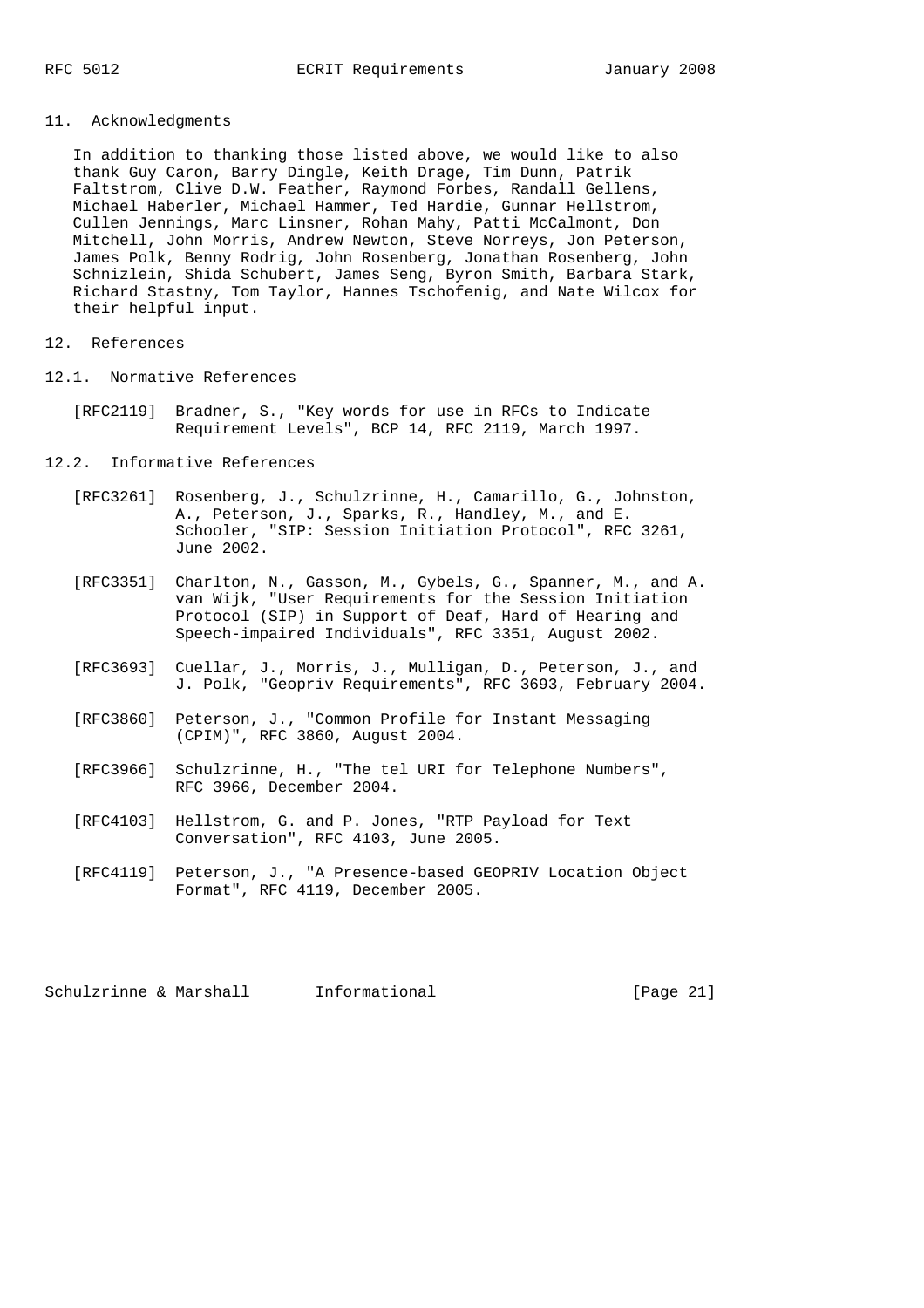- [RFC4412] Schulzrinne, H. and J. Polk, "Communications Resource Priority for the Session Initiation Protocol (SIP)", RFC 4412, February 2006.
- [RFC5031] Schulzrinne, H., "A Uniform Resource Name (URN) for Emergency and Other Well-Known Services", RFC 5031, January 2008.
- [RFC5069] Taylor, T., Ed., Tschofenig, H., Schulzrinne, H., and M. Shanmugam, "Security Threats and Requirements for Emergency Call Marking and Mapping", RFC 5069, January 2008.
- [lost] Hardie, T., "LoST: A Location-to-Service Translation Protocol", Work in Progress, August 2007.
- [toip] Wijk, A. and G. Gybels, "Framework for real-time text over IP using the Session Initiation Protocol (SIP)", Work in Progress, August 2006.

Authors' Addresses

 Henning Schulzrinne Columbia University Department of Computer Science 450 Computer Science Building New York, NY 10027 **TTS** 

 Phone: +1 212 939 7004 EMail: hgs+ecrit@cs.columbia.edu URI: http://www.cs.columbia.edu

 Roger Marshall (editor) TeleCommunication Systems, Inc. 2401 Elliott Avenue 2nd Floor Seattle, WA 98121 **US** 

 Phone: +1 206 792 2424 EMail: rmarshall@telecomsys.com URI: http://www.telecomsys.com

Schulzrinne & Marshall Informational [Page 22]